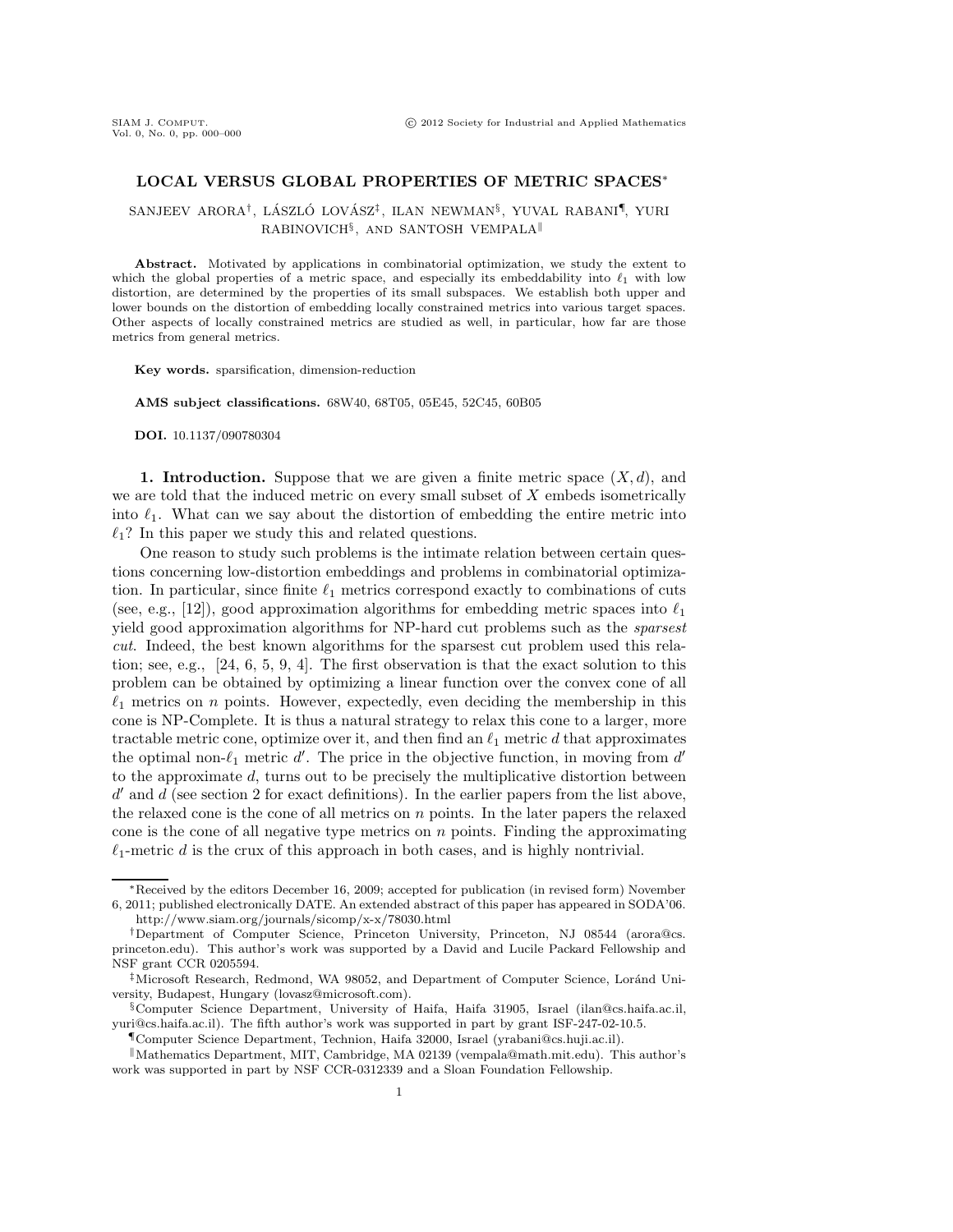In this paper we examine the possibility of using other relaxed metric cones, or classes of metrics containing the  $\ell_1$  metrics. Making some natural assumptions about them  $(\ell, \pi)$  heing closed under taking about them (e.g., being closed under taking submetrics, being closed under additions, being closed under the permutations of the points of the underlying space, etc.) we arrive at a notion of *baseline* classes of metrics. While the bulk of this paper is dedicated to the study of special baseline classes of metrics defined in terms of their local properties, one section deals with issues in the theory of general baseline metric classes.

We start with a detailed study of some classes of metrics whose *local structure* is close to that of  $\ell_1$  metrics. For example, for the metrics on a large set of points with<br>the preparty that for every wheat of points of size  $k$  (for small epouch k), the induced the property that for every subset of points of size  $k$  (for small enough  $k$ ), the induced metric embeds isometrically into  $\ell_1$ . This metric class is interesting in its own right, it<br>allows feat membership testing, and it supports feat LB has<br>addednifilms as large a large in allows fast membership testing, and it supports fast LP-based algorithms as long as  $k$ is not too large. Such metric classes arise naturally when applying  $k$  rounds of a liftand-project procedure such as Lovász–Schrijver, Sherali–Adams, or Lasserre to cones containing the  $\ell_1$  metrics. These procedures start with an initial LP or SDP relaxation<br>and then explorationly derive and plug in pound often named all inconsisting valid for and then systematically derive and plug in, round after round, all inequalities valid for the current integral hull. It turns out that the better (as a function of  $k$ ) such metric classes approximate the original  $\ell_1$  cone, the faster should the related lift-and-project<br>nucedure convenies to the entimine. We address the interested peader to  $[2, 16]$ procedure converge to the optimum. We address the interested reader to [3, 16].

Other metric classes of interest whose local structure resembles that of  $\ell_1$  include the k-gonal metrics, and the metrics for which all induced k-size submetrics embed into  $\ell_1$  with distortion c. See section 3.2 for precise definitions, discussion, and some results about such metrics. In general, the hope is that by imposing a simple (and useful) local structure on metrics, e.g., that all submetrics that are induced on subsets of  $k$ points are close to  $\ell_1$  in sense of low multiplicative distortion, one should get metrics with a simple global structure; e.g., the entire metric is also close to  $\ell_1$ . Namely, we seek local-global phenomena in the context of finite metric spaces.

Our main results can be described as follows. First, we show (Theorem 3.1) that if every subset of size  $\frac{n}{c}$  of an *n*-point metric space embeds isometrically into  $\ell_1$ , then<br>the optime grass embeds into  $\ell$ , with distantion  $O(\epsilon^2)$ . A similar result holds if the the entire space embeds into  $\ell_1$  with distortion  $O(c^2)$ . A similar result holds if the isometric embedding of subsets is replaced by low distortion embedding. Heing the isometric embedding of subsets is replaced by low-distortion embedding. Using the reduction of the sparsest cut problem to  $\ell_1$  embeddability [24, 6], this yields a  $2^{o(n)}$ -<br>time  $O(\epsilon^2)$  approximation algorithm for groupset out for any  $e_n = o(n)$ , i.e., We note time  $O(c^2)$ -approximation algorithm for sparsest cut for any  $c = c(n) \rightarrow \infty$ . We note that recent reductions [10] show that such an approximation is hard (namely, they cannot be done in  $poly(n)$ , assuming the unique games conjecture [22].

Next, in Theorem 3.7, we show a negative result by constructing metric spaces where every k-size subset embeds isometrically into  $\ell_1$  (or even in  $\ell_2$ ), yet the entire space requires distortion  $(\log n)^{\Omega(\frac{1}{k})}$  when embedded into  $\ell_1$ . Thus, these metrics require a superconstant distortion as long as  $k = o(\log \log n)$ . This construction also implies a polylogarithmic separation between  $\ell_1$  and k-gonal metrics (namely, there are k-gonal metrics for  $k = \theta(1)$  that require  $(\log n)^{\theta(1)}$ -distortion when embedded into  $\ell_1$ ). This answers in negative an open question by Deza whether any 5-gonal metric embeds into  $\ell$  with a constant distortion [96] metric embeds into  $\ell_1$  with a constant distortion [26].

In a next result, we consider the setting where the small subsets are embeddable into  $\ell_1$  with constant distortion, rather than being *isometrically* embeddable into  $\ell_1$ .<br>We construct (in Theorem 2.0) a point metrics that require  $O(\log n)$  distortion to We construct (in Theorem 3.9) *n*-point metrics that require  $\Omega(\log n)$  distortion to embed into  $\ell_1$ , but every subset of size  $n^{1-\epsilon}$  embeds into  $\ell_1$  with distortion  $O(1/\epsilon^3)$ .<br>This result indicates that the local structure of a matrix (in the sentent of distortion This result indicates that the local structure of a metric (in the context of distortion of embedding into  $\ell_1$ ) has a very limited effect on its global structure, making our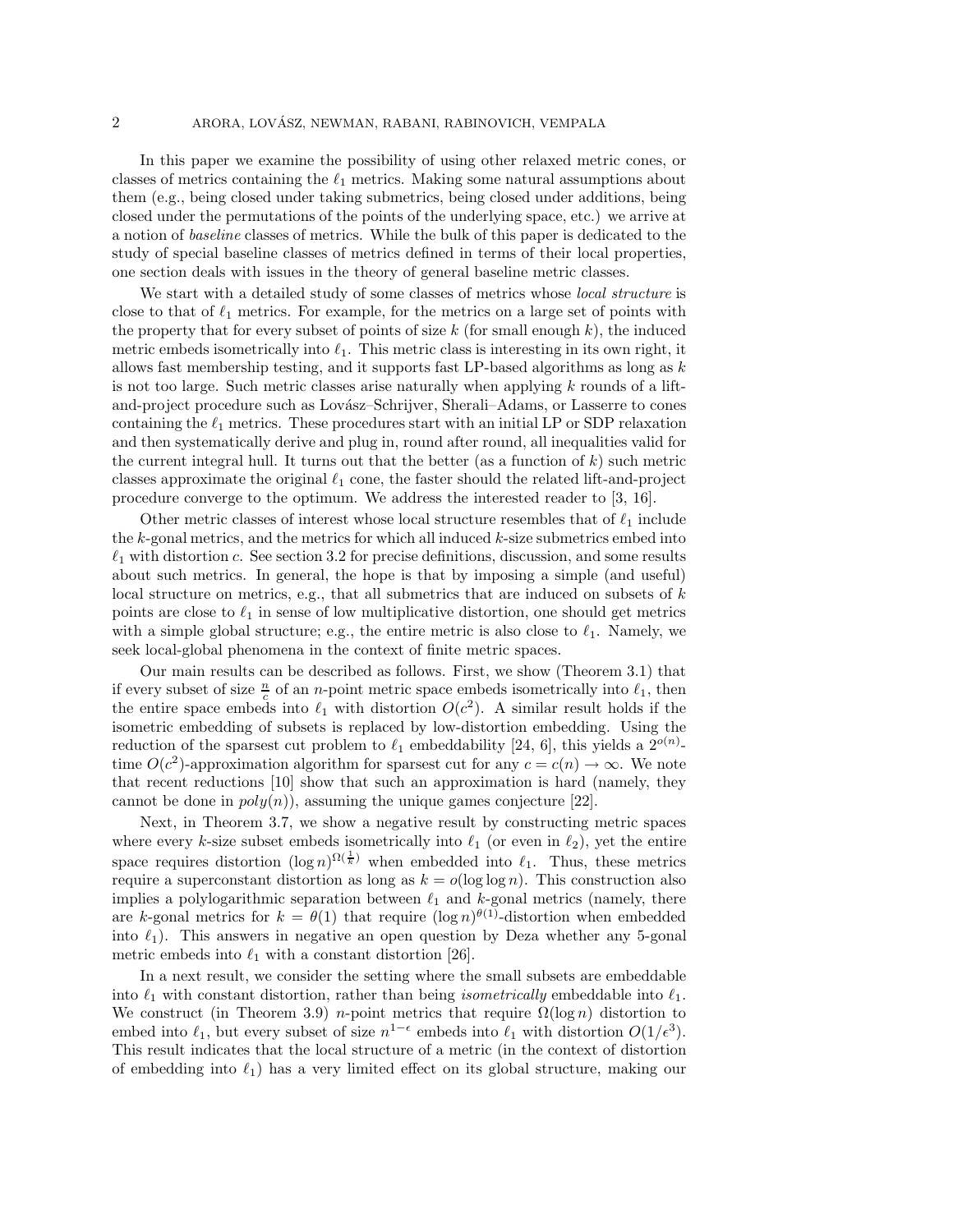algorithmic approach much less promising. A significant contribution of our work is a new insight into shortest path metrics derived from random graphs of bounded degree. These metrics are known to be extremal for many metric-theoretic properties, e.g., embeddability into  $\ell_1$ . Surprisingly, their local structure turns out to be possibly<br>nothing simple such what the size of the submetries is as large as  $n^{1-\epsilon}$  (see section 2.2) rather simple even when the size of the submetrics is as large as  $n^{1-\epsilon}$  (see section 3.3). In addition, some new building bocks for obtaining the upper bound (on the distortion of small submetrics) are constructed for the proof of this result. We believe that these new methods for approximate embedding into  $\ell_1$  are of independent interest.<br>
Having established these perults we preceed to study the local slabel phase

Having established these results, we proceed to study the local-global phenomena in other settings. First, we show that a result similar to Theorem 3.9 holds when instead of measuring the proximity to  $\ell_1$  one measures the proximity to  $\ell_2$ , the Euclidean spaces. Namely, there exist metric spaces of size  $n$  such that all their subspaces of size  $n^{1-\epsilon}$  are almost Euclidean, while the entire space requires  $\sqrt{\Omega(\log n)}$  distortion when embedded into a Euclidean metric (of any dimension).

We also study the local-global phenomena in the context of ultrametrics, i.e., metrics satisfying the following (local) condition:  $\forall x, y, z, d(x, z) \leq \max\{d(x, y), d(z, y)\}.$ These metrics are a class of tree metrics used, e.g., in hierarchical clustering and metric Ramsey theory (see [15, 14, 7] and the references therein). In particular, they form a (very restricted) subset of  $\ell_2$  metrics. By definition, if every subset of size three is an ultrametric, then so is the whole space. On the other hand, we show (Theorem 5.3) that the situation changes dramatically if we relax the requirement that small subsets be isometrically embeddable into an ultrametric to that they be embeddable with small distortion. For every c and  $k$  we construct metric spaces on n points such that every subset of cardinality  $(n-1)^{1/k}$  embeds into an ultrametric with distortion bounded by  $c$ , yet the entire metric space does not embed into an ultrametric with distortion less than  $c^k$ . We show that this bound is essentially tight by establishing a nearly matching upper bound on the distortion.

The last issue addressed in this paper is motivated by the negative result of Theorem 3.9, namely that locally constrained metrics can be as far from  $\ell_1$  (require<br>large multiplicative distantion) as the general metrics. Could it he that for any fixed  $l_1$ large multiplicative distortion) as the general metrics. Could it be that for any fixed  $k$ , the class of the general metrics is equivalent, up to a constant multiplicative distortion, to the class of k-locally constrained metrics? A positive answer would yield a very good understanding of such metrics. We show, however, that the answer is negative. Furthermore it applies not only to the k-locally constrained metrics, but also for any nontrivial class  $\mathcal C$  of baseline metrics. A similar conclusion can also be deduced from a theorem of Matousek from [25]. Yet, unlike the result in [25], our lower bound is of a quantitative nature. We show that a nontrivial baseline class of metrics over the entire  $R^n$  is  $\Omega(n^{\alpha})$  far from  $\ell_{\infty}^n$  for a suitable  $\alpha$ .<sup>1</sup>

Local-global phenomena play an important role in many areas such as the construction of probabilistically checkable proofs, program checking, property testing, etc. In these settings one usually has to infer a global property from the knowledge that the local property holds for many (but not necessarily all) small subsets. Although we are mostly interested here in the situation where the local conditions are required for all small subsets, we establish at least one positive result for the case that the local constraints hold only for "many" small subsets (see Lemma 3.4).

Let us remark that our results are related to the study of Ramsey phenomena in metric spaces, a line of work motivated both by some lower bound techniques in online computation, and by deep questions about the local theory of metric spaces (see [7]

<sup>&</sup>lt;sup>1</sup>Note that here  $n$  is the dimension rather than the cardinality of the subspace.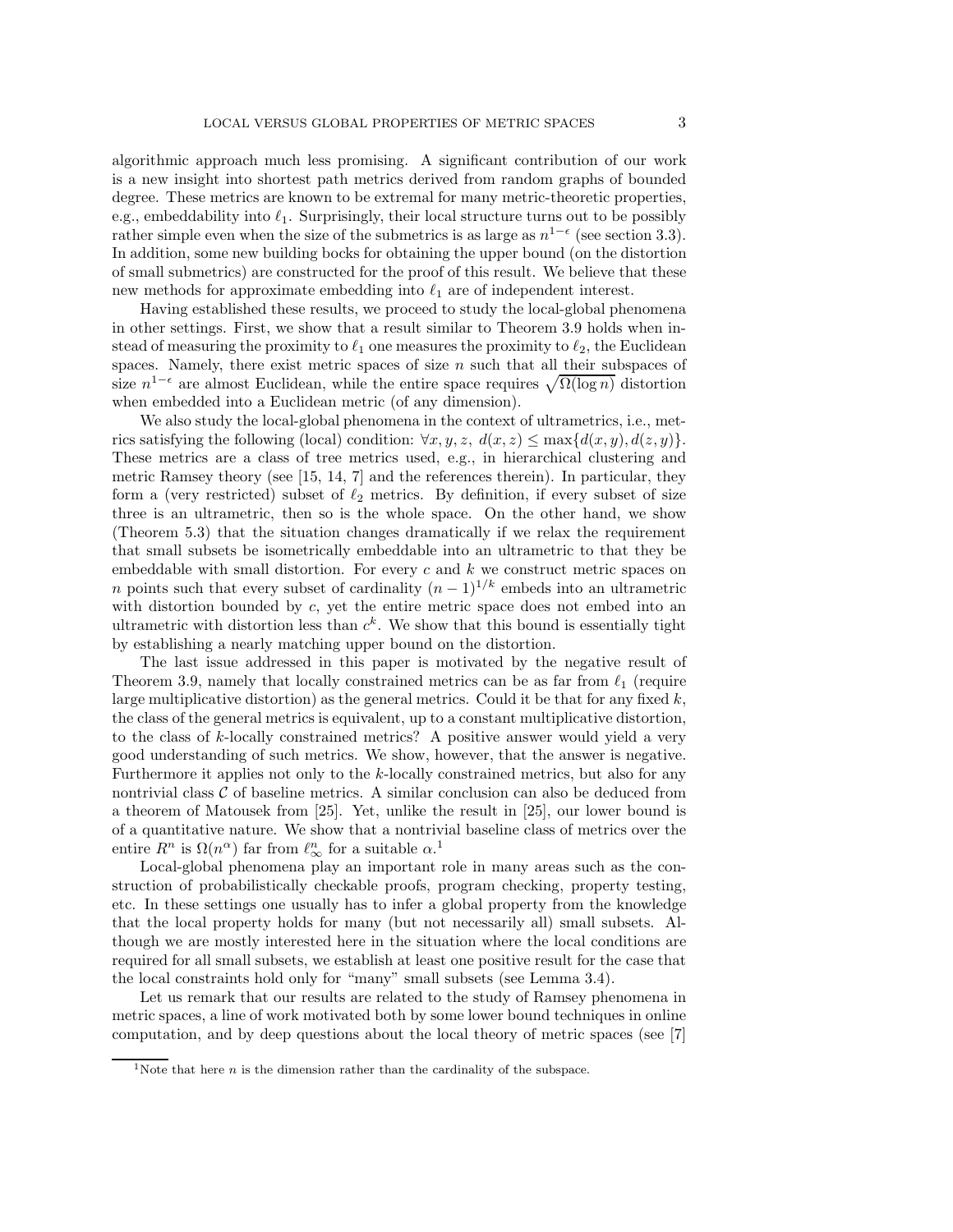and the references therein). For example, the main lower bound of section 3.3 provides a (weak) partial answer to an open question from [7]. Ramsey theory, in general, shows that in the midst of global "disorder" there is always a significant subset exhibiting "order." In this phrasing, our upper bounds suggest that global "disorder" implies the existence of large "disordered" subsets. For example, Theorem 3.1 implies that if a metric space on *n* points does not embed into  $\ell_1$  with distortion  $\alpha$ , there must be a subset of the points (in fact, many subsets) of cardinality  $O(n\sqrt{\beta/\alpha})$  for which the induced metric does not embed into  $\ell_1$  with distortion less than β.<br>Subsequent work. Since the appearance of the preliminary was

**Subsequent work.** Since the appearance of the preliminary version of this paper in SODA'06, some of its results have been improved in two main directions. Charikar, Makarychev, and Makarychev [8] start where this paper ends and, using finer yet related methods, improve the results of sections 3.1 and 3.3. In particular, the upper bound of Theorem 3.1 is improved from  $O(c^2)$  to the essentially optimal  $\tilde{O}(\log c)$ . The lower bound of Theorem 3.9 about the existence of  $n$ -point metric spaces where every subset of size  $k = n^{1-\epsilon}$  embeds into  $\ell_1$  with a constant distortion  $c_{\epsilon}$  while the entire space requires  $\Omega(\log n)$ -distortion to embed into  $\ell_1$  is shown to (almost) carry on even<br>if all the small subsets embed isomotivisely into  $\ell$ . This is a bugg improvement sympif all the small subsets embed *isometrically* into  $\ell_1$ . This is a huge improvement over<br>cur Theorem 2.0, and it implies that imposing *h* local participance the matrix can our Theorem 3.9, and it implies that imposing k-local restrictions on the metric cone cannot significantly help, e.g., in resolving the sparsest cut problem.

An important paper of Mendel and Naor [27], motivated by ideas from Banach spaces and the present paper, contains a proof of a conjecture from the conference version of this paper, concerning the universality of nontrivial baseline metric classes. In fact, the only property of the metric class they use is that it is closed under taking submetrics.

We think that some results of the present paper, as well as some of the methods used in their proofs, are of independent value. A number of questions and research directions raised here remain unexploited. We delay the discussion of some of them to the concluding remarks.

**2. Preliminaries.** A *distance space*  $A = (X, d)$  is a pair where X is a set and  $d: X^2 \mapsto R^+$  is a nonnegative symmetric function (that is,  $d(x,y) = d(y,x)$ ), for which  $d(x, x) = 0$  for every  $x \in X$ . Let  $A = (X, d)$  and  $B = (X', d')$  be two distance spaces. An embedding of A into B is just a map  $\phi: X \mapsto X'$ . The *multiplicative distortion*, or simply the *distortion* of embedding A into B, is defined as<sup>2</sup>

$$
dist(d, d') = \min_{\phi: X \to X'} \max_{x, y \in X} \frac{d'(\phi(x), \phi(y))}{d(x, y)} \cdot \max_{x, y \in X} \frac{d(x, y)}{d'(\phi(x), \phi(y))}.
$$

We call the first term in the above expression the *stretch* of  $d'$  w.r.t.  $d$ , and the second term the *contraction* of d' w.r.t. d. Sometimes we refer to the expression above as the distortion between d and d' (rather than A and B), when the exact point set plays no particular importance. Similarly, we sometime refer to d instead of  $(X, d)$ when X is understood from the context. For two distance functions  $d, d'$  and a real  $\gamma \geq 1$ , we say that d is  $\gamma$ -close to d' if d can be embedded into d' with distortion upper bounded by  $\gamma$ . Distance functions are Real-functions; thus we can add distance functions, multiply by a constant, etc. We say that  $(X, d)$  dominates  $(X, d')$  (or just "d dominates d'") if  $d(x, y) \ge d'(x, y)$  for every two points  $x, y \in X$ .

For a class C of distance functions, we use  $dist(d \hookrightarrow C)$  to denote the minimum distortion between d and  $d' \in \mathcal{C}$ . If  $dist(d \hookrightarrow \mathcal{C}) \leq \gamma$ , we say that d is  $\gamma$ -close to  $\mathcal{C}$ .

 $^{2}$ If  $d'(x, y) = 0$  for every pair of points x, y while  $d(x, y) > 0$  for some pair, we define dist $(d, d') =$ ∞.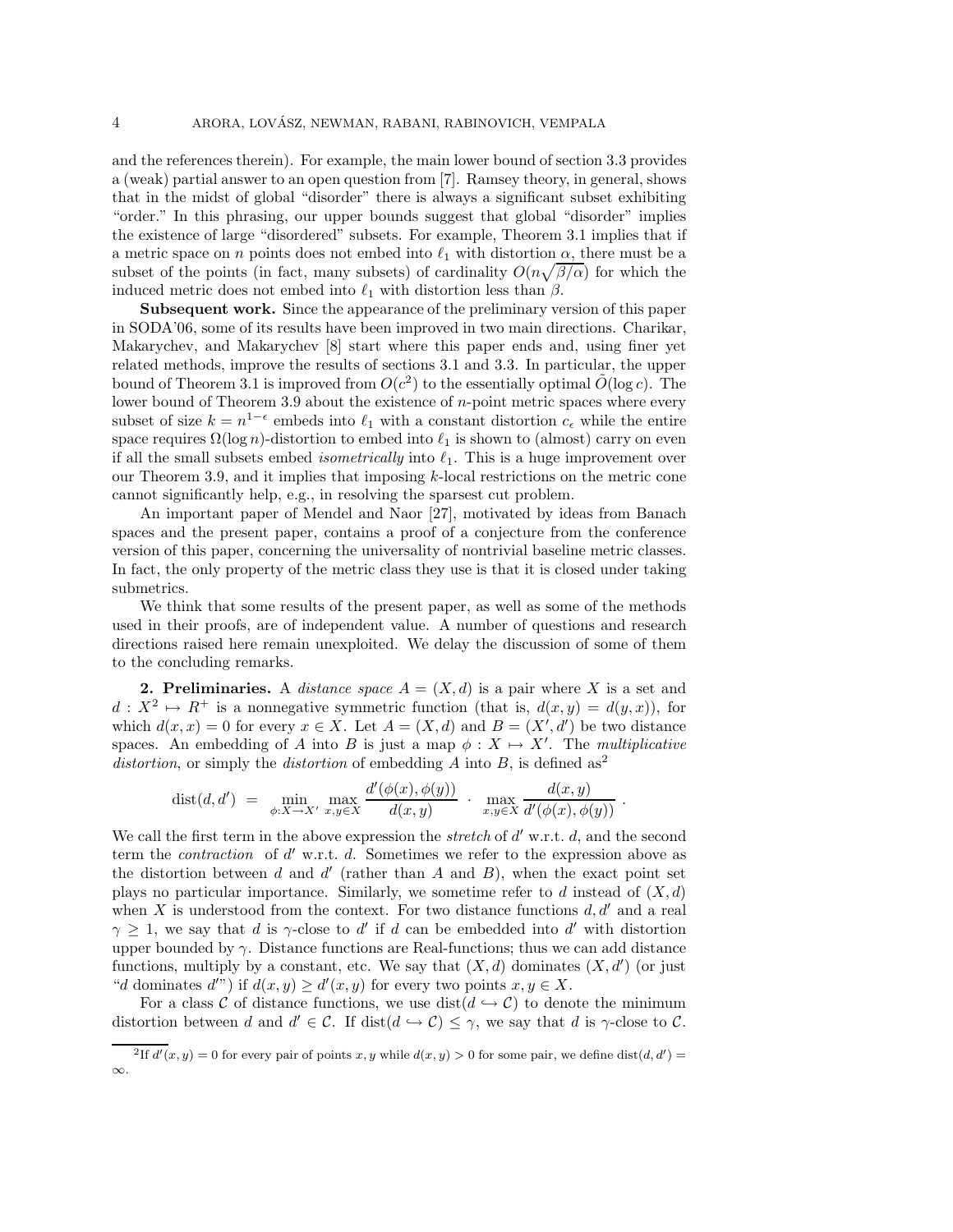A *metric* space is a distance space that in addition satisfies the triangle inequality (sometimes also called "semimetric," as we allow 0-distance between two distinct points). We denote by MET the set of all metric spaces. For some background on metric spaces, see [12].

Let d be a distance function (on an underlying point set X), and let  $f: R \to R$ be a monotonically nondecreasing function with  $f(0) = 0$ . We denote by  $f(d)$  the distance function where  $\forall p, q \in P$ ,  $f(d)(p,q) = f(d(p,q))$ . Notice that if d is a metric and f is concave, then  $f(d)$  is a metric. The *power scale*  $f(x) = x^c, c \in [0,1],$ plays an important role in this paper. It is worth noting the following simple fact:  $dist(d^c, (d')^c) = (dist(d, d'))^c$ .

Let d be a distance function, and let  $Q$  be a subset of the points on which d is defined. We use  $d^Q$  to denote the restriction of d to the pairs of points in  $Q$ .

We use the terms Euclidean metrics and  $\ell_2$ -metrics interchangeably. The *negative*<br>metrics NPG CMEE mentioned in the introduction are the several of Euclidean *type* metrics, NEG ∩ MET, mentioned in the introduction, are the squares of Euclidean metrics that satisfy the triangle inequality.

A rather large collection of metric spaces that we define below is the *baseline* class of metrics. It can be easily verified that the classes  $\ell_1$ , NEG ∩ MET, HYP, and  $\mathcal{M}_k$  to be discussed later (see section 3.3) are all baseline.

Definition 2.1 (baseline sets of metrics). *A nontrivial class of metrics* C *(that is, it contains a metric that is not everywhere zero) is called baseline if it satisfies the conditions below:*

- 1. It is invariant under permutation of points; namely, for every  $(X, d) \in \mathcal{C}$ , any *metric*  $d'$  derived from  $d$  by permuting the members of  $X$  is also in  $C$ .
- 2. It is a closed cone. That is, for every  $(X, d), (X, d') \in \mathcal{C}$ , and every two *nonnegative Reals,*  $a, a' \geq 0$ ,  $a \cdot d + a' \cdot d' \in \mathcal{C}$ .
- 3. It is hereditary. Namely, for every  $(X, d) \in \mathcal{C}$  and a subset  $Q \subseteq X$ ,  $(Q, d^Q) \in$ C*.*
- 4. For every  $(X, d) \in \mathcal{C}$ , consider any metric  $d'$ , obtained from d by performing *the following* cloning *operation: Pick any point*  $p \in X$ *, add a "clone"*  $q \notin X$ *,* and set  $d'(p,q) = 0$  and  $d'(q,x) = d(p,x)$  for all points x. Then,  $(X \cup$  ${q}, d'$  $\in \mathcal{C}$ .

Observe, by item 4 above, that every baseline set of metrics includes all cut metrics,<sup>3</sup> and therefore all metrics that embed isometrically into  $\ell_1$ . Further notice that if C is a baseline set of metrics, then for every  $\gamma \geq 1$ , the set of metrics  $\mathcal{C}_{\gamma} =$  ${d : \text{dist}(d \hookrightarrow C) \leq \gamma}$  is also baseline.

**3. Baseline sets of metrics.** Here we study the local versus global properties of general metrics w.r.t. embeddability into a baseline set of metrics. Namely, our assumption will be that the metric restricted to each small subset embeds well (either isometrically, or with small distortion) into a baseline class  $\mathcal{C}$ , and we study to what extent this guarantees that the whole metric embeds well into  $C$ . We prove both upper bounds on the distortion of the whole metric, along with some algorithmic applications, and then lower bounds for two different assumptions on the local constraints.

**3.1. Upper bounds—Local low distortion implies global low distortion.** The main result of this section is the following upper bound on the distortion, implied

<sup>&</sup>lt;sup>3</sup>For a subset  $S \subset X$ , the cut metric  $\delta_S$  on X is defined as  $\delta_S(x, y) = 1$  if  $x \in S$ ,  $y \notin S$ , and 0 otherwise. The fact that  $\ell_1$  metrics are nonnegative linear combinations of cut metrics is basic in the theory of metric spaces; see, e.g., [12].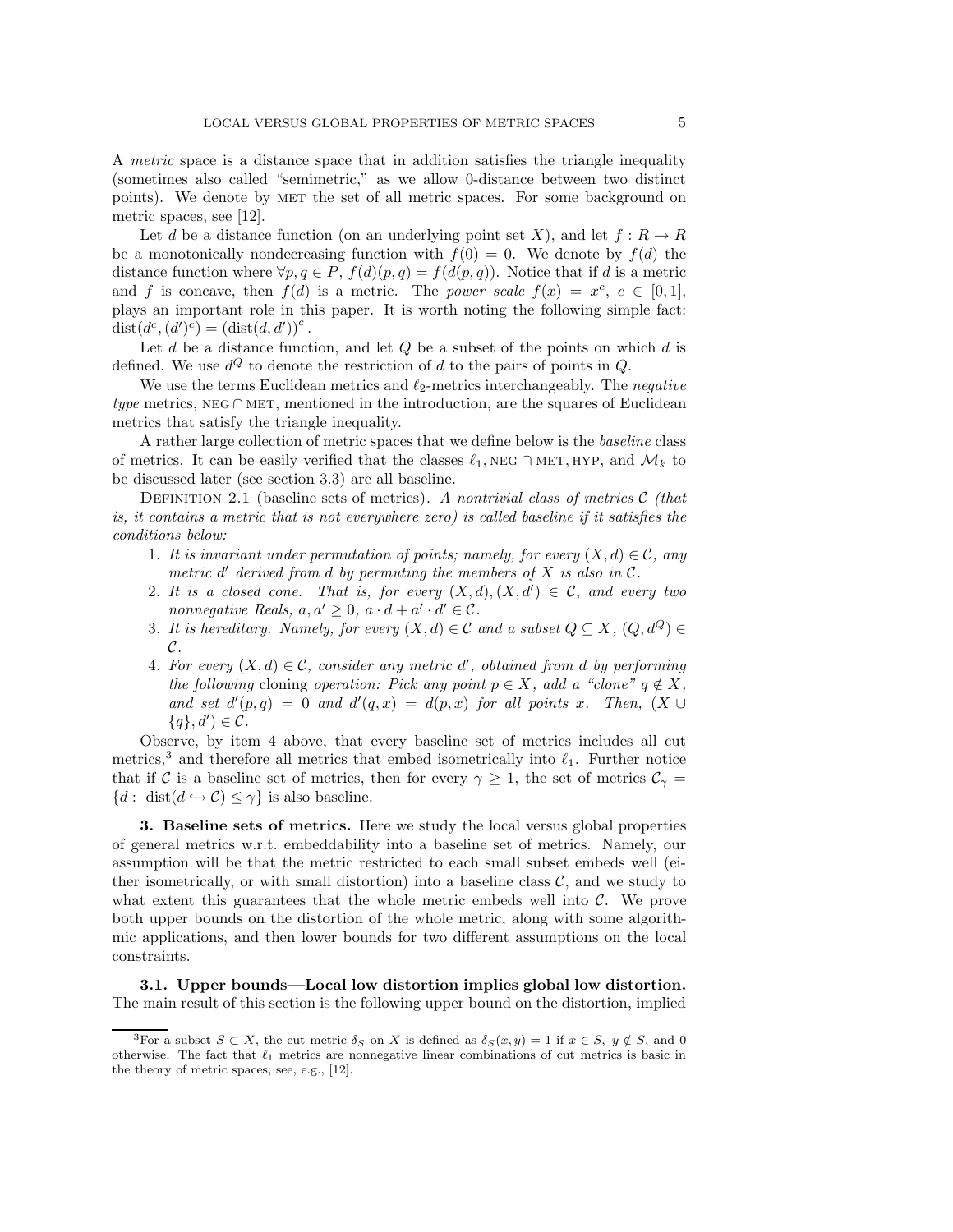by the local properties of the metric.

THEOREM 3.1. Let  $m, n \in N$ ,  $m \leq n$ , let  $\gamma \geq 1$ , and let C be a baseline set *of metrics. Let* d *be a metric on* n *points such that for every* m*-point subspace* Q*,*  $dist(d^Q \hookrightarrow \mathcal{C}) \leq \gamma$ . *Then,* 

$$
dist(d \hookrightarrow C) = O\left(\gamma \cdot \left(\frac{n}{m}\right)^2\right).
$$

We use the following definition. Let  $(X, d)$  be a metric space. A *tree-like extension* of  $(X, d)$  is a metric space obtained from  $(X, d)$  by repeatedly performing the following *attachment* operation: Pick a point  $p \in X$  and a weight  $w \geq 0$ , and "attach" to p a new point  $q \notin X$  by an edge of weight w, i.e., set  $d'(q, x) = d'(p, x) + w$  for all points  $x \in X$ , and augment X by q.

LEMMA 3.2. Let C be a baseline set of metrics, let  $d \in \mathcal{C}$ , and let d' be a tree-like *extension of d. Then*  $d' \in \mathcal{C}$ *.* 

*Proof.* Clearly, it suffices to prove this for a single attachment operation. Let  $d_p$ be the metric obtained from d by adding a clone q of a point p. Let  $\delta$  be the cut metric defined by  $\delta(x, y) = 1$  if exactly one of the points x, y is q, and  $\delta(x, y) = 0$  otherwise. Both  $d_p$  and  $\delta$  are in C (the former by definition, the latter because C must contain all cut metrics). Attaching q to p at distance w gives the metric  $d' = d_p + w \cdot \delta$ . As C is a closed cone,  $d' \in \mathcal{C}$ .  $\Box$ 

*Proof of Theorem* 3.1. Let d be a metric on a finite set of points  $X = \{p_1, p_2, \ldots, p_n\}.$ It will be assumed w.l.o.g. that for any  $p_i \in X$ , the distances between  $p_i$  and the other points in X are all distinct. (Otherwise just perturb the distances slightly keeping the triangle inequality. This will only introduce a very small distortion.) Let  $\sigma \in S_n$ be a permutation on  $\{1, 2, ..., n\}$ . The metric  $d^{\sigma}$  is defined as follows. We start with restriction of d to  $\{p_{\sigma(1)}, p_{\sigma(2)}, \ldots, p_{\sigma(m)}\}$ . Then, for  $i = m + 1, \ldots, n$ , the new point  $p_{\sigma(i)}$  is attached to  $p_{\sigma(i^*)}$  at distance  $w_i^{\sigma}$ , where  $i^* \in \{1, 2, ..., i-1\}$  minimizes  $d(p_{\sigma(i)}, p_{\sigma(i*)})$ , and  $w_i = d(p_{\sigma(i)}, p_{\sigma(i*)})$ . Finally, we define  $d^*$  on X as the average of all  $d^{\sigma}$ 's: For every  $p, q \in X$ ,

$$
d^*(p,q) = \frac{1}{n!} \cdot \sum_{\sigma \in S_n} d^{\sigma}(p,q).
$$

We will next show that  $d^* \in \mathcal{C}$  and that  $dist(d, d^*)$  is small, which will complete the proof. In the following m is fixed, while n and d vary. Let  $T_{n,m}$ ,  $n \geq m$ , denote the supremum of dist $(d, d^*)$ , over all *n*-point metrics, d. Clearly,  $T_{m,m} = 1$  since  $d^* = d$  for this case. Notice that for every  $p, q \in X$ ,  $d^{\sigma}(p,q) \geq d(p,q)$ , and therefore  $d^*$  dominates  $d$ . To bound the stretch, observe that

(1) 
$$
d^*(p,q) = \mathcal{E}_{\sigma}[d^{\sigma}(p,q)]
$$
  
\n
$$
= \frac{2}{n} \cdot \mathcal{E}_{\sigma}[d^{\sigma}(p,q) | \sigma(n) \in \{p,q\}] + \left(1 - \frac{2}{n}\right) \cdot \mathcal{E}_{\sigma}[d^{\sigma}(p,q) | \sigma(n) \notin \{p,q\}].
$$

Notice that  $E_{\sigma} [d^{\sigma}(p,q) | \sigma(n) \notin \{p,q\}] \leq T_{n-1,m} \cdot d(p,q).$ 

For the case  $\sigma(n) = p$  let  $p^* \in X$  be the point in X that is closest to p. By our assumptions,  $p^*$  is unique and hence it will be the point to which p will be attached. As  $d(p, p^*) \leq d(p, q)$ , the triangle inequality implies that  $d(p^*, q) \leq 2d(p, q)$  and thus, (2)

$$
\mathrm{E}_{\sigma}[d^{\sigma}(p,q)|\,\sigma(n) = p] = d(p,p^*) + \mathrm{E}_{\sigma}[d^*(p^*,q)|\,\sigma(n) = p] \leq d(p,q) + T_{n-1,m} \cdot 2d(p,q).
$$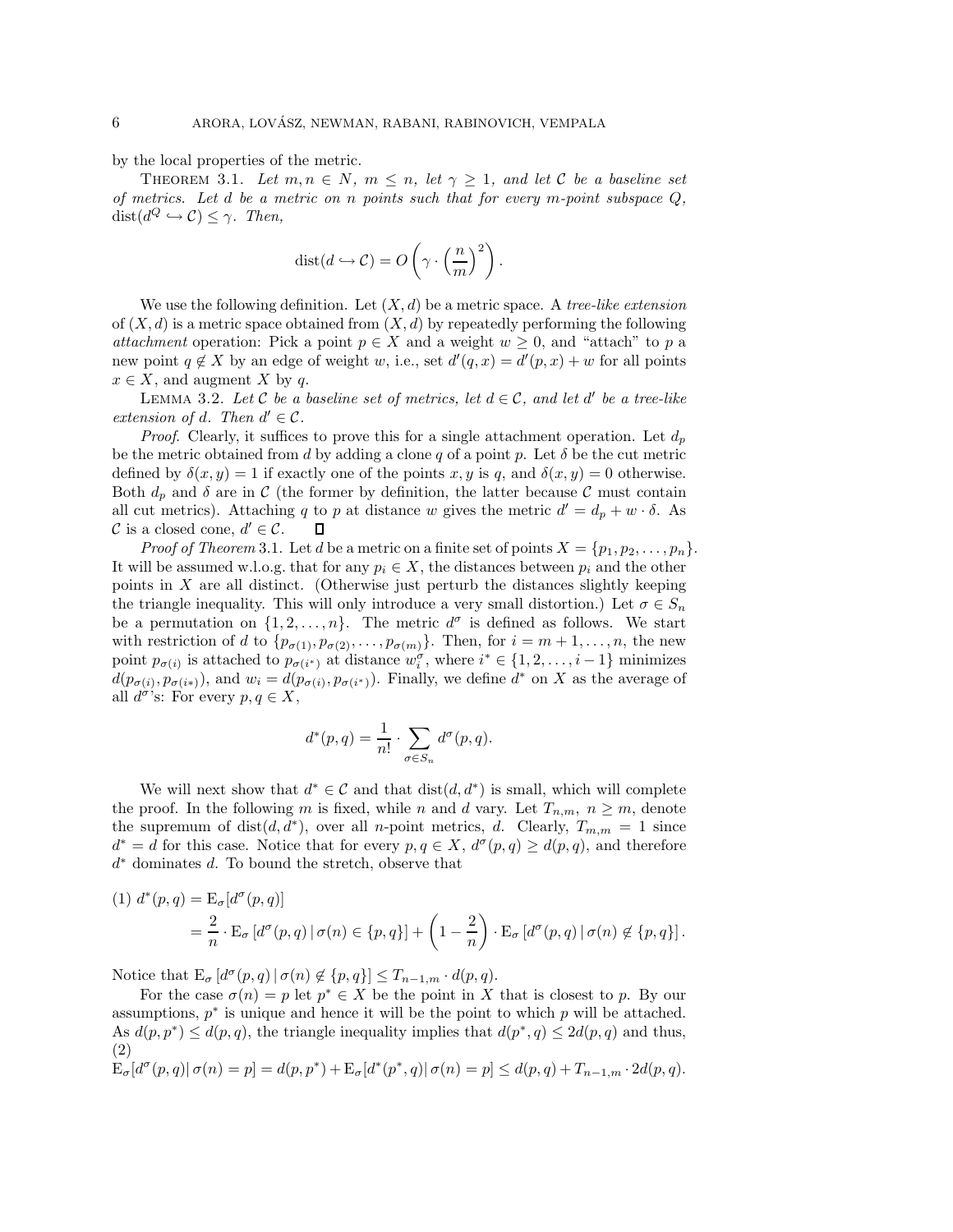The case when  $\sigma(n) = q$  is analogous. Therefore,

$$
(3) \quad T_{n,m} \le \left(1 - \frac{2}{n}\right) \cdot T_{n-1,m} + \frac{2}{n} \cdot (2T_{n-1,m} + 1) = \left(1 + \frac{2}{n}\right) \cdot T_{n-1,m} + \frac{2}{n}.
$$

Solving the recurrence, we get that  $T_{n,m} = O((\frac{n}{m})^2)$ .

Next, recall that  $\mathcal{C}_{\gamma}$  is a baseline set of metrics. By the conditions of the theorem, for every m-point subset  $Q, d^Q \in \mathcal{C}_{\gamma}$ . Therefore, Lemma 3.2 implies that  $d^{\sigma} \in \mathcal{C}_{\gamma}$ for every permutation  $\sigma$ . As  $\mathcal{C}_{\gamma}$  is a closed cone, this further implies that  $d^* \in \mathcal{C}_{\gamma}$ . Finally, since  $dist(d, d^*) = O(\left(\frac{n}{m}\right)^2)$ , the theorem follows.

THEOREM 3.3. *A metric*  $\widetilde{d} \in \mathcal{C}$ , which is an embedding of *d* satisfying the state*ment of Theorem* 3.1*, can be computed in randomized polynomial time.*

*Proof*. We use the same terminology as in the proof of Theorem 3.1. The construction of  $\tilde{d}$  is based on the construction of  $d^*$ . The difficulty with the explicit construction of  $d^*$  is that it is written as an average of exponentially many metrics. We show that this average can be estimated using a much smaller space of metrics. Let  $K \subseteq S_n$  be a subset of permutations, with  $|K|/|S_n| = \kappa \leq 1$ . Extending the definition of  $d^*$ , let  $d_K^* = \mathrm{E}_{\sigma}[d^{\sigma} | \sigma \in K]$ . Observe that

$$
(4) \t\t d \leq d_K^* \leq \kappa^{-1} d^*.
$$

The first inequality holds since each  $d^{\sigma}$  dominates d and the second since  $d^*$  $d_K^* \cdot \kappa + d_{\bar{K}}^* \cdot (1 - \kappa).$ <br>Let  $C = \lceil \frac{\kappa}{\sigma} \rceil \frac{d\sigma}{d\sigma}$ 

Let  $G = {\sigma | d^{\sigma} \leq 10n^2T_{n,m} \cdot d} \subseteq S_n$ . By Theorem 3.1, the expected stretch of  $d^*$ with respect to any pair of points in the space is  $\leq T_{n,m}$ . Therefore, using Markov's inequality and the union bound on all pairs we get that  $|G| \geq 0.9|S_n|$ . Equation (4) and the fact that  $d^*_{\mathcal{G}}$  dominates d imply then that

(5) 
$$
d \le d_G^* \le 1.1d^* < 1.1T_{n,m}.
$$

Next, let  $\tilde{G}$  be a random sample from G of size N and let  $d_{\tilde{G}}^* = \frac{1}{N} \sum_{\sigma \in \tilde{G}} d^{\sigma}$  be the average of the sampled metrics. Thinking of  $d^{\sigma}$  as a random variable (defined by the uniform distribution on G), for two fixed points,  $x, y \in X$ ,  $d^{\sigma}$  takes values in the interval  $[d(x, y), 10n^2T_{n,m}d(x, y)]$  and with expectation  $d^*_{G}(x, y)$ .

By Hoeffding's large deviation bound [19] (see also<sup>4</sup> exercise 4.7, page 98 in [29]), for any pair of points  $x, y$  in the space,

$$
\Pr\left[d_{\tilde{G}}^{*}(x,y) > 3.3T_{n,m}d(x,y)\right] \le \Pr\left[d_{\tilde{G}}^{*}(x,y) - d_{G}^{*}(x,y) > 2.2T_{n,m}d(x,y)\right]
$$
  

$$
\le e^{-\frac{2(2.2)^{2}T_{n,m}^{2} \cdot N}{(10n^{2}T_{n,m}-1)^{2}}} \le e^{-\frac{8N}{100n^{4}}},
$$

where the first inequality is by (5). Thus, choosing  $N = 50n^4 \log_2 n$ , this probability is smaller than  $1/n^4$ . Using the the union bound on all pairs of points from X, we conclude that  $d^*_{\tilde{G}} \leq 3.3d^*$  with probability close to 1. Finally, to create a random sample  $\tilde{G}$ , we sample permutations  $\sigma$  from  $S_n$ , construct  $d^{\sigma}$ , and discard  $d^{\sigma}$  if it stretches an edge by more than  $10T_{n,m} \log_2 n$ . Since a 0.9 fraction of the permutations<br>in  $S_n$  are in  $G_n$  this gives a polynomial time randomized algorithm. in  $S_n$  are in G, this gives a polynomial time randomized algorithm.

The proof of Theorem 3.3 has the following interesting structural implication.

<sup>&</sup>lt;sup>4</sup>We use the standard statement for Hoeffding's bound. Note that in [29] the random variable is assumed to take values in [0, 1].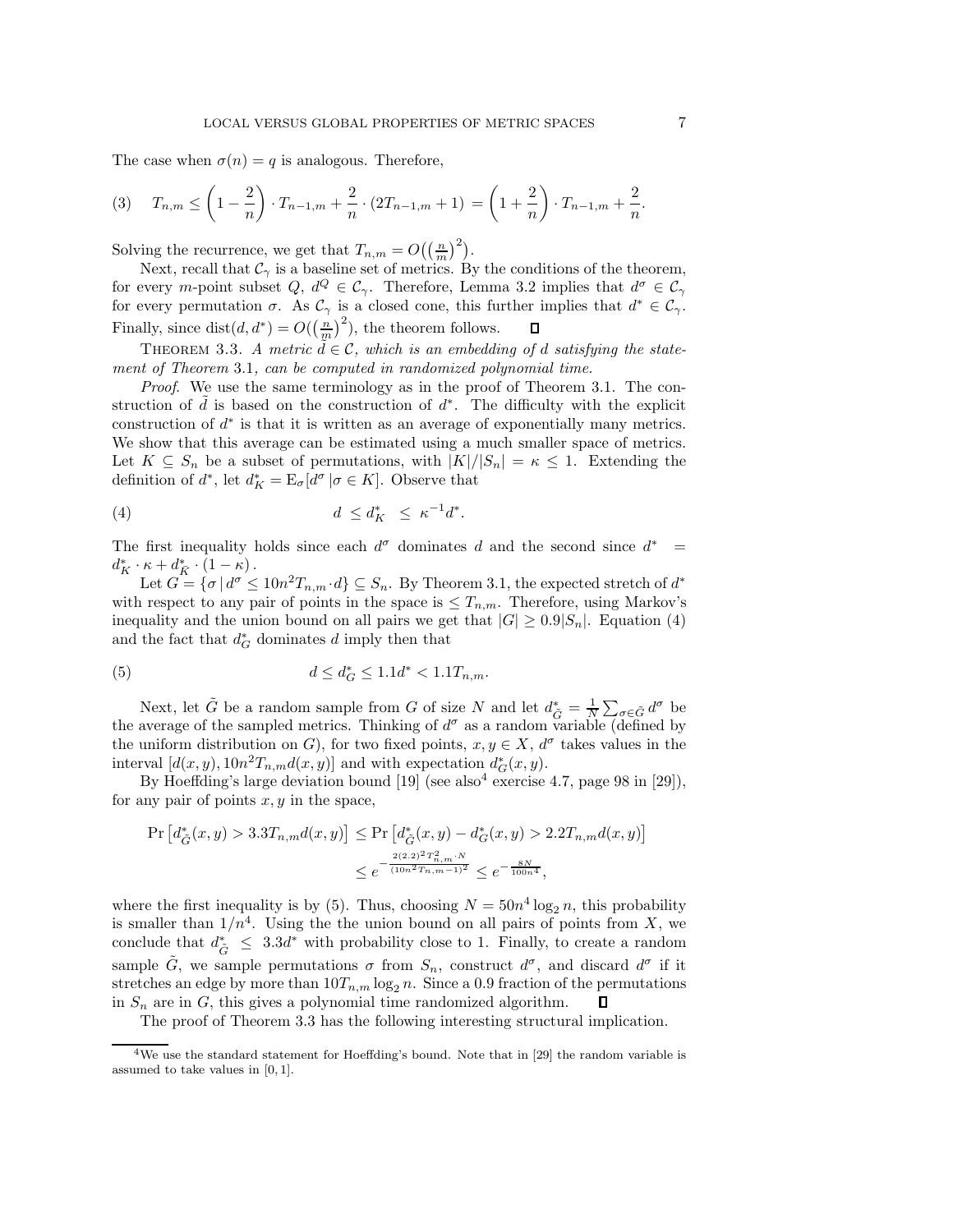LEMMA 3.4. *The assumption of Theorem* 3.1 *that* all *size-m subspaces are*  $\gamma$ *close to* C *can be replaced by a weaker assumption that only a* κ*-fraction of the size-*m *subspaces have this property, at the cost of an additional multiplicative factor of*  $\kappa^{-1}$ *in the upper bound.*

*Proof.* For  $\sigma \in S_n$  let its m-prefix denote the set of points  $S_{\sigma} = \{p_{\sigma(1)}, p_{\sigma(2)}, \ldots, p_{\sigma(n)}\}$  $p_{\sigma(m)}$ . We say that  $\sigma \in S_n$  is good with respect to d if the restriction of d to  $S_{\sigma}, d^{S_{\sigma}},$ is  $\gamma$ -close to  $\mathcal{C}$ .

By the assumption of the lemma, the good permutations constitute a  $\kappa$ -fraction of all permutations in  $S_n$ . Thus (4) applies for K, the set of all good permutations. The proof then follows along the lines of the proof of Theorem 3.1.

We now show that Theorems 3.1 and 3.3 imply a subexponential time algorithm for approximating sparsest cut to within any superconstant factor.

THEOREM 3.5. *Sparsest cut can be approximated to within a factor of*  $O(c^2)$  *in*  $time \exp\left(\frac{n \log c}{c}\right)$ , where *n* is the number of nodes in the input graph.

*Proof.* Let  $(G, w, T, h)$  be an instance of sparsest cut. Here  $G = (V, E)$  is an undirected graph with  $|V| = n$ ,  $w : E \to N$  is a weight function on the edges of G,  $T = \{(s_1, t_1), (s_2, t_2), \ldots, (s_k, t_k)\}\$ is a set of pairs of nodes of G (called terminals), and  $h: T \to N$  is the demand function. Let D be the set of semimetrics d on V, such that for every  $U \subset V$  with  $|U| \leq \frac{1}{c}|V|$ , the restriction of d to U embeds isometrically in  $\ell_1$ . Let

(6) 
$$
z^* = \min \left\{ \frac{\sum_{e \in E} w(e) d(e)}{\sum_{(s,t) \in T} h(s,t) d(s,t)} : d \in D \right\}.
$$

It is known that if we replace  $d \in D$  with  $d \in \ell_1$  in (6), we get the value of the sparsest cut (see, e.g., [12, 24]). Hence,  $z^*$  is a lower bound on the value of the sparsest cut.

On the other hand, since  $z^*$  is achieved by a metric  $d \in D$ , Theorem 3.1 implies that d is  $O(c^2)$ -close to an  $\ell_1$  metric d'. By the results of [24, 6], given an  $\ell_1$  metric d' and consider  $\ell_1$  and  $\ell_2$  and  $\ell_3$  and  $\ell_4$  and  $\ell_5$  in  $C$ d', one can find, in time polynomial in the representation of d', a cut  $(S, V \setminus S)$  in G such that

(7) 
$$
\frac{\sum_{e \in E: \; |e \cap S| = 1} w(e)}{\sum_{(s,t) \in T: \; |\{s,t\} \cap S| = 1} h(s,t)} \leq \frac{\sum_{e \in E} w(e)d'(e)}{\sum_{(s,t) \in T} h(s,t)d'(s,t)} = l(d).
$$

Thus, as  $l(d) = O(c^2 z^*)$  (since as shown above d is  $O(c^2)$ -close to d'), the cut for which (7) holds approximates the sparsest cut as claimed.

To compute  $z^*$  we make use of the following (quite standard) way of optimizing over  $\ell_1$  metrics using exponentially large linear programs: First note that by the form in (6), defining  $z^*$  is invariant to a scaling of d; hence one can impose, say, the extra condition that  $\sum_{(s,t)\in T} d(s,t)h(s,t) = 1$ . With this,  $z^*$  can be expressed as minimization of the linear function  $\sum_{e \in E} w(e) d(e)$ , for  $d \in D$  and  $\sum_{(s,t) \in T} d(s,t) h(s,t) = 1$ .<br>Thus it is enough to show that  $d \in D$  can be expressed as a set of linear constraints Thus it is enough to show that  $d \in D$  can be expressed as a set of linear constraints.

Indeed, for d given by a set of variables  $d(x, y)$ ,  $x, y \in V$ , consider the following collection of linear constraints.5

First, for every  $x, y, z \in V$  we take the triangle inequality constraint  $0 \leq d(x, z) \leq$  $d(x, y) + d(y, z)$ . This asserts that d is a (semi-) metric. In addition, for each set  $U \subset V$  with  $|U| \leq \frac{1}{c}|V|$ , the following set of variables is added:  $\{\alpha_C^U | C \subseteq U\},$ and the following constraints: (a)  $\alpha_C^U \geq 0$  for every C, and (b) for every  $x, y \in U$ ,

 $5$ Here we consider unordered pairs; hence  $d$  is symmetric by definition.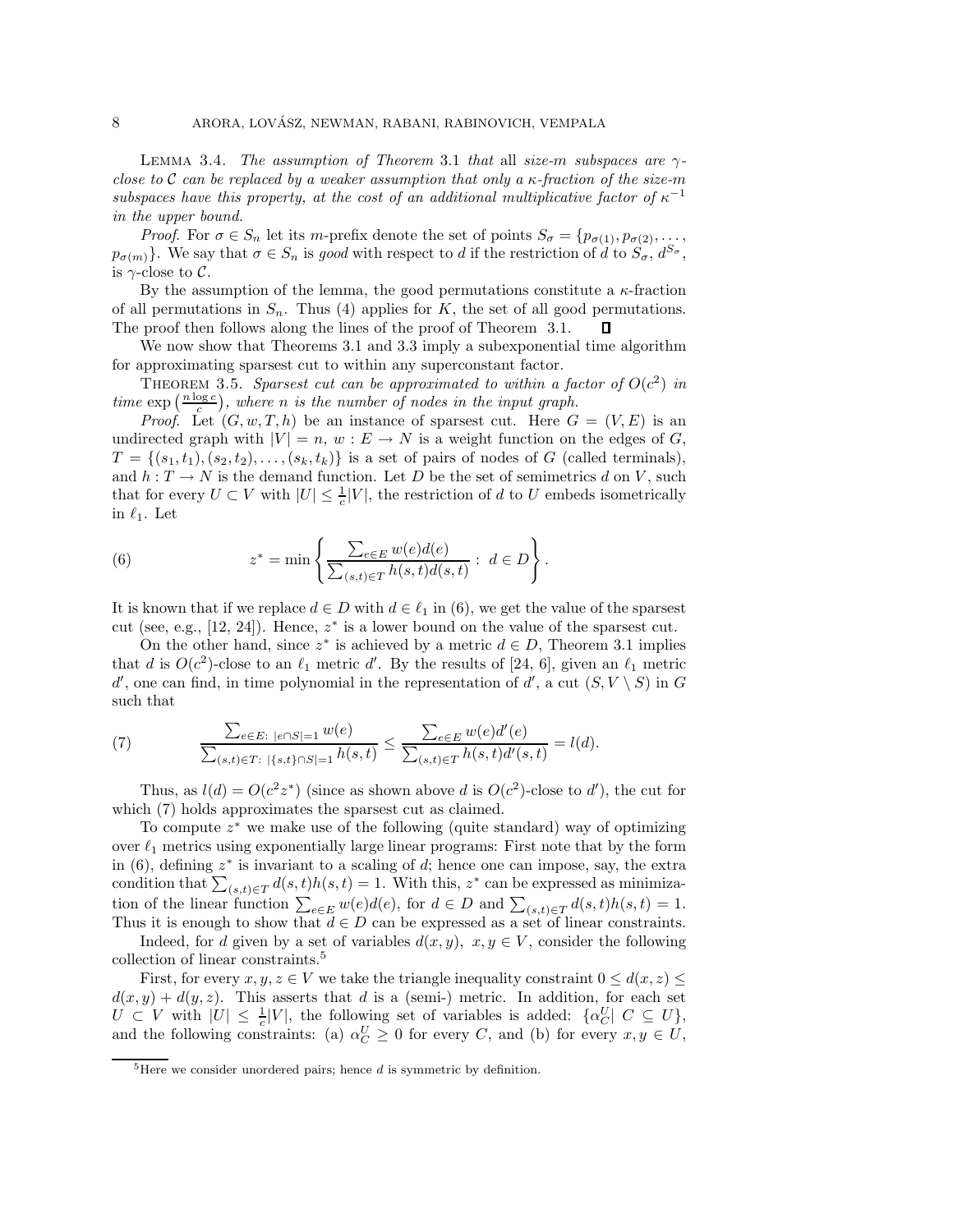$d(x,y) = \sum_{C \subseteq U} \alpha_C^U \delta_C(x,y)$ , where  $\delta_C(x,y) = 1$  if  $|\{x,y\} \cap C| = 1$  and 0 otherwise. Namely,  $\delta_C$  is the cut metric induced by C on U.

These constraints, for specific U, assert that the restriction of d to U is in  $\ell_1$  (as it is given by a positive combination of cut metrics). Thus the set of solutions to the above constraints assures that  $d \in D$ .

Note that there are  $2^{O(n/c)} \cdot \binom{n}{n} = 2^{O(n \log c/c)}$  many variables and a similar number of constraints. Hence  $z^*$  and the corresponding d that achieves it can be computed by the linear program in time polynomial in its size, which is  $2^{O(n \log c/c)}$ .

Once  $z^*$  is found, to find the cut we need to compute the low-distortion embedding of d into  $\ell_1$ , and then, as mentioned above, the cut can be found in time polynomial<br>in the representation of d. By Theorem 2.2, it is sufficient to compute the (isometric) in the representation of d. By Theorem 3.3, it is sufficient to compute the (isometric) embedding of poly(|V|) tree-like extensions of subsets U of size  $n/c$  (at the cost of an extra  $O(1)$  factor in the approximation guarantee). The embedding of a tree-like extension of a subset  $U$  is trivial to compute, given the embedding of  $U$ , and this can be read from the solution to the linear program above (this is just the corresponding sum of cut metrics, as given by the solution to the variables  $\alpha_C^U$ .

**3.2.** Lower bounds—When the local structure is *isometric* to  $\ell_1$  or is *k***-gonal.** We first address the situation when the subspaces embed *isometrically* into an interesting class of metrics, rather than with small distortion. The latter situation is considered in section 3.3. We need the following definitions (see, e.g., [12]).

A distance function d is k-gonal iff for every two sequences of points  $p_1, p_2, \ldots, p_{\lfloor k/2 \rfloor}$ and  $q_1, q_2, \ldots, q_{\lceil k/2 \rceil}$  (where points are allowed to appear multiple times in each sequence) the following inequality holds:

$$
\sum_{i=1}^{\lfloor k/2 \rfloor} \sum_{j=1}^{\lceil k/2 \rceil} d(p_i, q_j) \geq \sum_{i=1}^{\lfloor k/2 \rfloor} \sum_{i'=1}^{\lfloor k/2 \rfloor} d(p_i, p_{i'}) + \sum_{j=1}^{\lceil k/2 \rceil} \sum_{j'=1}^{\lceil k/2 \rceil} d(q_j, q_{j'}).
$$

We use  $\mathcal{M}_k$  to denote the class of all k-gonal distance functions. k-gonal distance functions were studied extensively as such; see Deza and Maehara [13] and an extensive survey and reference for the following facts by Deza and Laurent [12]. Clearly,  $\mathcal{M}_3$  is simply MET, the class of all metrics. Also, for every  $k \in N$ ,  $k \geq 2$ ,  $\mathcal{M}_{k+2} \subset \mathcal{M}_k$  and  $M_{2k-1} \subset M_{2k}$ . On the other hand, for every  $k \in N, k \ge 1$ , distance functions in  $\mathcal{M}_{2k}$  are not necessarily metrics; that is, they do not necessarily satisfy the triangle inequality. The class of all *negative type* distance functions is

$$
\mathrm{NEG} = \bigcap_{k=2}^{\infty} \mathcal{M}_{2k}.
$$

Schoenberg showed that  $d \in \text{NEG}$  iff  $\sqrt{d}$  embeds isometrically into  $\ell_2$  [31]. The class of all hypermetrics is

$$
HYP = \bigcap_{k=2}^{\infty} \mathcal{M}_{2k-1}.
$$

Thus, all hypermetrics are negative type metrics. It is known that all  $\ell_1$  metrics are hypermetries hypermetrics.

The main theorem of this section establishes a  $polylog(n)$  separation between r-gonal metrics, or even locally Euclidean metrics, from NEG  $\cap$  MET. In particular,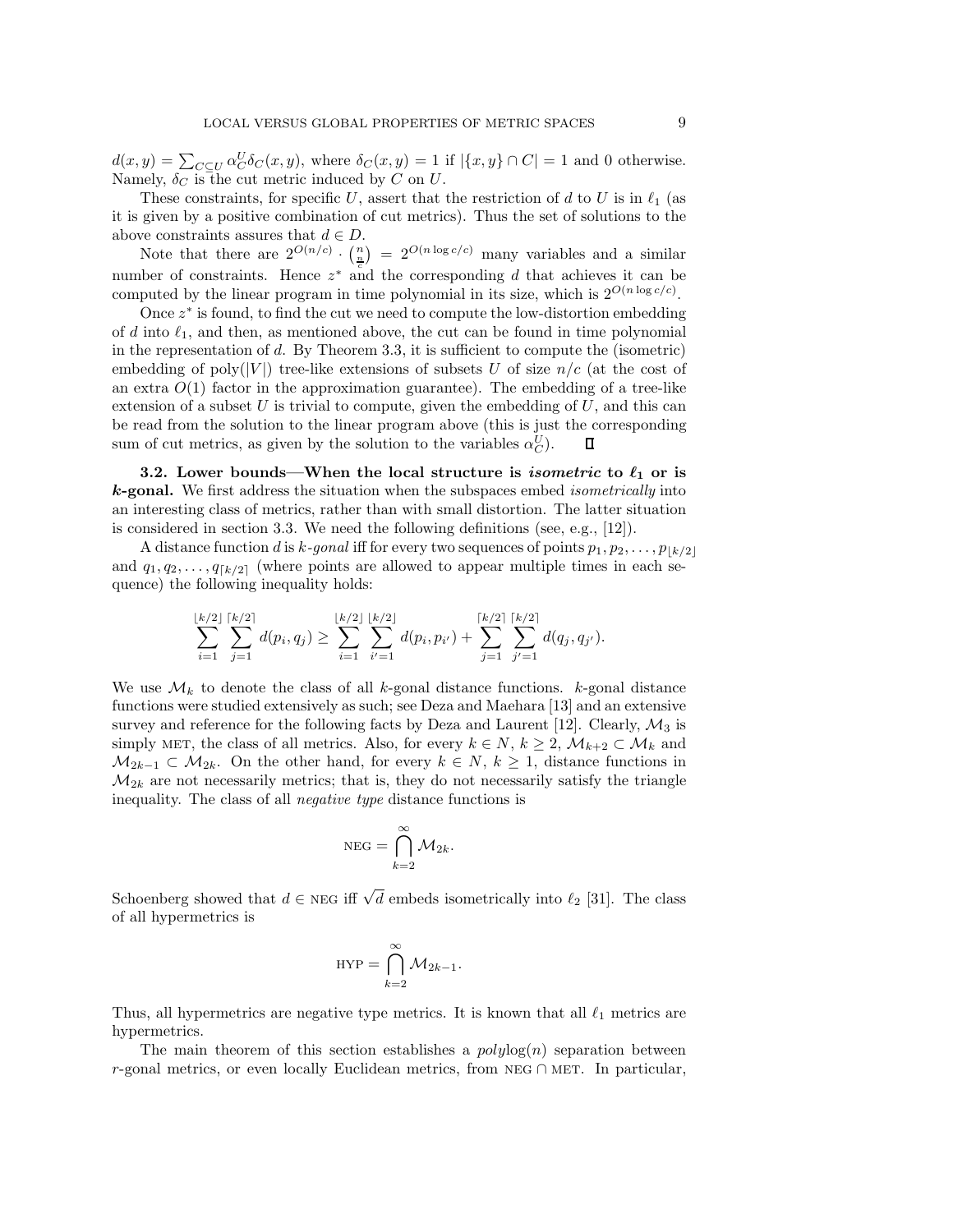by the discussion above this also shows similar separation between locally Euclidean metrics and  $\ell_1$  metrics. We need the following theorem implicit in [13].

Theorem 3.6 (see [13]). *For any metric* d *on* k *points, the following hold:* 1.  $d^{\log_2(1+1/(\lceil k/2 \rceil-1))} \in \mathcal{M}_k$ .

- 2.  $d_{2}^{\log_2(1+1/(k-1))}$  *is a hypermetric.*
- 3.  $d^{\frac{1}{2} \cdot \log_2(1+1/(k-1))}$  *is Euclidean.*

The main result of this section is as follows.

THEOREM 3.7. For every integer  $n \geq 2$  and for every  $k \in N$ ,  $k \leq n$ , the following *statements are true:*

- 1. *There exists an n-point k-gonal metric d, such that*  $dist(d \hookrightarrow (NEG\cap MET))$  =  $\Omega\left((\log n)^{\log_2\left(1+1/\tilde{\left(\lceil k/2 \rceil-1\right)}\right)}\right)$ .
- 2. *There exists an* n*-point metric* d *for which every* k*-point subspace is a hyper* $metric, yet \text{ dist}(d \rightarrow (\text{NEG} \cap \text{MET})) = \Omega((\log n)^{\log_2(1+1/(k-1))}).$
- 3. *There exists an* n*-point metric* d *such that every* k*-point subspace embeds isometrically in*  $\ell_2$ , yet dist( $d \hookrightarrow (\text{NEG} \cap \text{MET})) = \Omega((\log n)^{\frac{1}{2} \log_2(1+1/(k-1))})$ .

*Proof*. Consider, e.g., the third statement; the other two are proved in the same manner using the corresponding item in Theorem 3.6. Let  $D$  be the metric of a unit-weighted constant-degree expander on  $n$  points. It is well known that it incurs an  $\Omega(\log n)$  distortion in embedding into NEG ∩ MET [24, 6]. Observe also that all the distances in D are between 1 and  $\Theta(\log n)$ . Fix an integer  $k \geq 2$  and let  $d =$  $D^{\frac{1}{2}\cdot \log_2(1+1/(k-1))}$ . We claim that d has the properties as claimed in item 3 in Theorem 3.7. Indeed  $d$  restricted to any  $k$  points is Euclidean, as asserted by the third item of Theorem 3.6. Since the maximum distance in D is  $O(\log n)$ , and D dominates d, we conclude that

$$
dist(d, D) = O\left((\log n)^{1-\frac{1}{2}\log_2(1+1/(k-1))}\right).
$$

On the other hand, for any  $d' \in \text{NEG}\cap \text{MET}$ ,  $dist(D, d') = \Omega(\log n)$ . Since  $dist(d, d')$ .  $dist(d, D) \geq dist(D, d')$ , we conclude that  $dist(d, d') = \Omega((\log n)^{\frac{1}{2} \log_2(1 + 1/(k-1))})$ , as claimed. П

COROLLARY 3.8. For  $k = o(\log \log n)$ , there exist an *n*-point metric d such that  $every \; k\text{-point subspace is in } \ell_2, \; yet \; dist(d \leftrightarrow (NEG \cap MET)) = \omega(1).$  (Recall that  $\ell_2 \subset \ell_1 \subset \text{NEG} [12].$ 

**3.3. Lower bounds—When a small distortion is allowed.** The main result in this section is the construction of a class of metrics on  $n$  points for any large enough n, for which the metric induced on any  $n^{1-\delta}$  points embeds well into  $\ell_1$ , while any embedding of the whole metric into  $\ell_1$  beg distantion of  $O(\log n)$ . embedding of the whole metric into  $\ell_1$  has distortion of  $\Omega(\log n)$ .<br>THEOREM 2.0 For sum  $\delta > 0$  and for large spansh  $\alpha$  (with

THEOREM 3.9. *For every*  $\delta > 0$  *and for large enough* n *(with respect to*  $1/\delta$ *), the following statements hold:*

- 1. There is an n-point metric d such that for every  $n^{1-\delta}$ -point subspace Q,  $dist(d^Q \hookrightarrow \ell_1) = O(1/\delta^3)$ , yet  $dist(d \hookrightarrow \ell_1) = \Omega(\log n)$ .<sup>6</sup><br>There is an *n* naint matrix d such that for summaring
- 2. There is an *n*-point metric d such that for every  $n^{1-\delta}$ -point subspace  $Q$ , dist( $d^Q \hookrightarrow \ell_2$ ) =  $O(1/\delta^{1.5})$ , yet dist( $d \hookrightarrow \ell_2$ ) =  $\Omega(\sqrt{\log n})$ .

The metric we construct for the first item of Theorem 3.9 is essentially the shortest path metrics of a unit weighted, constant degree expander with some additional requirements. For the second item we just take the square root of this metric. Thus, the lower bounds claimed in the two items will automatically follow from the (by now

<sup>6</sup>The lower bound holds even for embedding into neg <sup>∩</sup> met, the class of negative type metrics.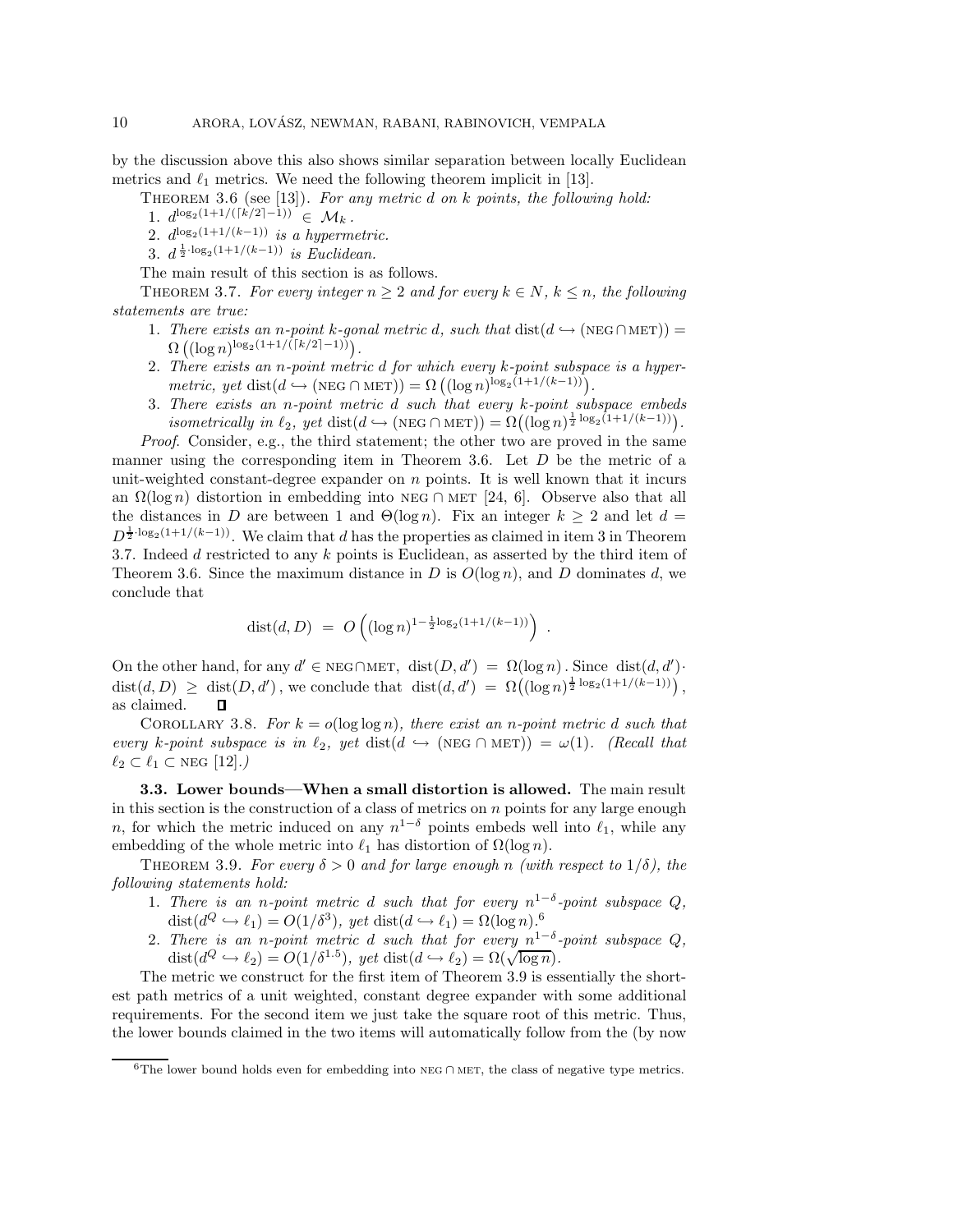standard) fact that any embedding of the shortest path metric of a constant degree expander on *n* points into  $\ell_1$  incurs  $\Omega(\log n)$  distortion.

The main technical contribution of this section is the corresponding upper bounds. We show that a family of expanders with certain parameters, although, as explained above, induces metrics that are hard to embed into  $\ell_1$ , the restricted metrics on any appear of  $n! = \ell$ , embed into  $\ell$ , with law distantion. In particular, we present a new subset of  $n^{1-\delta}$  embed into  $\ell_1$  with low distortion. In particular, we present a new general embedding lemma for locally sparse graphs, related but much more powerful than the results of [18] on the  $\ell_1$  embeddability of graphs with small Euler number.<br>We then read to construct the family of symon days with the suitable personators, which We then need to construct the family of expanders with the suitable parameters, which is done using a rather standard probabilistic argument. Formally, the two parts are asserted by the following two lemmas. First we state them, then show how they imply Theorem 3.9, and then present the proofs of the lemmas.

LEMMA 3.10. *There is a universal constant* c *such that for any*  $\epsilon < 1$  *and n large enough (w.r.t.*  $1/\epsilon$ ), there exists a graph  $G_n$  on  $n^*$ , with  $n/2 \leq n^* \leq n$  vertices, of *maximum degree* 100c*, such that the following hold:*

- 1. The diameter of  $G_n$  is at most  $c \log n$ .
- 2. *The subgraph*  $G[S]$  *induced by any subset of vertices*  $S \subseteq V(G)$  *of size at most*  $n^{1-\epsilon}$  has at most  $\left(1+\frac{b}{\epsilon \log n}\right)(|S|-1)$  *edges for some constant* b  $(e.g., b = 30)$ .
- 3. G is a good edge expander; namely, for every set  $S \subseteq V(G)$  with  $|S| \leq n/2$ ,

$$
e(S, \bar{S}) := |\{(u, v) \in E(G) | \ u \in S, \ v \in \bar{S}\}| \geq |S|.
$$

LEMMA 3.11. Let d be the shortest path metric of an unweighted graph  $H = (V, E)$ *with diameter* D, and with a property that the subgraph induced by any subset  $S \subset V$ *has at most*  $(|S| - 1)(1 + 1/p)$  *edges. Then, d can be embedded into*  $\ell_1$  *(in fact, into*  $\ell_2$  *distribution cum deminating tree matrice) with distribution*  $O((n + D)/n)$ *a distribution over dominating tree-metrics) with distortion*  $O((p+D)/p)$ *.* 

*Proof of Theorem* 3.9. We start with the first item. Let  $\epsilon = \delta/2$  and let  $G = (V, E)$ be the graph whose existence is asserted in Lemma 3.10 for  $\epsilon$  and  $|V| = n$ . Let d be its shortest path metric. The metric  $d$ , being a shortest path of a constant degree expander, requires distortion  $\Omega(\log n)$  to embed into  $\ell_1$  (see, e.g., [24]).

Our goal is to show that  $d^S$ , the restriction of d to a set S of size at most  $n^{1-2\epsilon}$ , is embeddable into  $\ell_1$  with  $O(1/\epsilon^3)$  distortion for any such S.<br>Channel between  $\epsilon$  of  $C$  diam(C) and hance the

Observe that the diameter of G,  $diam(G)$ , and hence the largest distance in  $d^S$ , is  $O(\log n)$ . Applying Lemma 3.11 to  $G[S],$  with  $p = \frac{\epsilon \log n}{b}$ , we conclude that its shortest path metric embeds into  $\ell_1$  with distortion  $O(1/\epsilon)$ . However, the shortest path metric of  $G[S]$  is not  $d^S$ , and a finer argument is needed.

Consider a complete graph  $K$  on a vertex set  $S$  such that the weight of the edge  $(i, j)$  is  $d(i, j)$ . Clearly, the shortest path metric of K is  $d^S$ . We use the following basic result about graph spanners [2]. Let  $\alpha < 1$  be any positive constant and let  $H = (X, F)$  be a positively weighted graph. The result in [2] asserts the existence of a weighted subgraph  $H_1 = (X, F_1)$  of H, with  $|F_1| = |X|^{1+\alpha}$ , such that the shortest path metric of  $H_1$  distorts that of H by at most  $O(1/\alpha)$ . Moreover, the shortest path of  $H_1$  dominates that of H, and the weights on  $F_1$  are the same as in H. Applying this result for H being K, with  $\alpha = \epsilon$ , we conclude that there exists a subgraph  $K_1$  with at most  $|S|^{1+\epsilon} \leq n^{1-\epsilon-2\epsilon^2}$  edges whose shortest path metric distorts  $d^S$  by at most  $1/\epsilon$ . Next we embed  $K_1$  into G in the following manner. Replace each edge  $(u, v)$  in  $K_1$  with the shortest path between  $(u, v)$  in G. Define graph  $G_1$  (a subgraph of G) as the union of these paths. Clearly, the restriction of the shortest path metric of  $G_1$ on S dominates  $d^S$ , while it is dominated by  $d_{K_1}$ . Hence,  $d_{G_1}$  distorts  $d^S$  by  $O(1/\epsilon)$ . Since G is unit-weighted, the size of  $V(G_1)$  is at most  $|E(K_1)| \cdot diam(G) \leq n^{1-\epsilon}$ .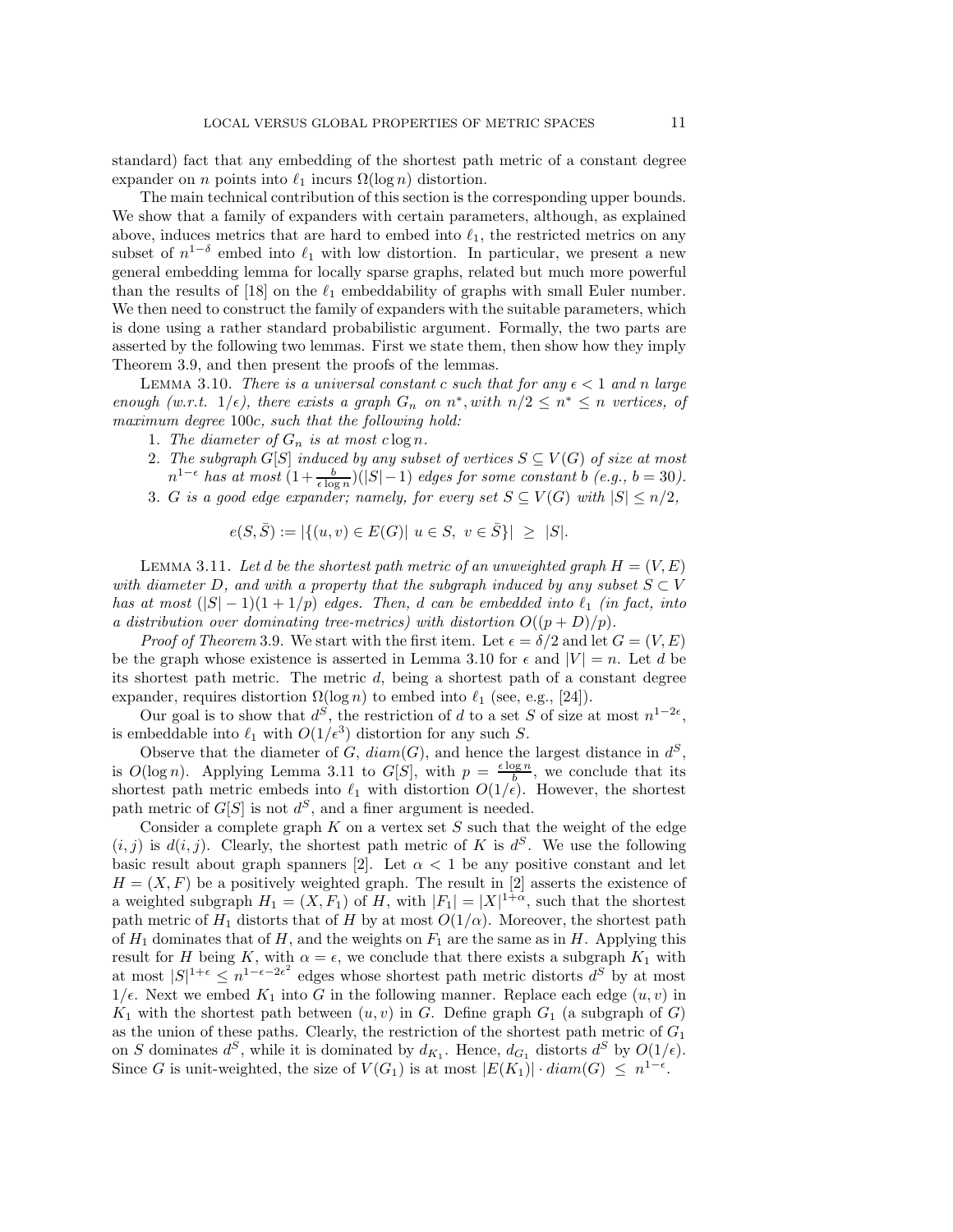The diameter of  $G_1$  is at most  $O(1/\epsilon)$  times the diameter of  $d^S$ . Also, being a subgraph of G of size less than  $n^{1-\epsilon}$ , property 2 of Lemma 3.10 implies that the graph  $G_1$  satisfies the local density condition of Lemma 3.11 with  $p = \frac{\epsilon \log n}{b}$ . Therefore, by Lemma 3.11, the shortest path metric of  $G_1$ ,  $d_{G_1}$ , is embeddable into  $\ell_1$  with distantion  $O(1/\epsilon^2)$ . Consider the particular of  $d_{\ell}$  to  $S$  and leaping in wind that it distortion  $O(1/\epsilon^2)$ . Consider the restriction of  $d_{G_1}$  to S, and keeping in mind that it distorts  $d^S$  by at most  $1/\epsilon$ , we conclude that  $d^S$  is embeddable into  $\ell_1$  with  $O(1/\epsilon^3)$ .

For the second claim of the theorem, take  $d_2 = \sqrt{d}$ , where d is as above. Keeping<br>For the second claim of the theorem, take  $d_2 = \sqrt{d}$ , where d is as above. Keeping in mind that the square root of an  $\ell_1$ -metric is an  $\ell_2$ -metric (since  $\ell_1$  is a subclass of NEG, the class of all metrics whose square root is an  $\ell_2$ -metric), the statement follows.  $\Box$ 

*Proof of Lemma* 3.10. The method is routine and similar to that of [3]. Observe first that the bound on diameter is implied by the third property and the bound on the degree. Hence it suffices to show a construction that satisfies the last two properties. Choose a random graph randomly from the Erdös–Rényi distribution on random graphs,  $\mathcal{G}(n, c/n)$ . Namely, choose one with independent and identically distributed (i.i.d.) edge probabilities  $c/n$  for some constant c (e.g.,  $c = 200000$ ). It is quite standard to show that such a graph will be a good expander, and, in particular, will have logarithmic diameter. It will also be locally very sparse, as needed. However, it might have high degree vertices. To correct this we delete all vertices of high degree. While this ensures the desired bound on the degree, the expansion may deteriorate and must be taken care of. We present here the complete argument, delaying the routine technical calculations to the appendix.

For a graph  $G = (V, E)$  and subsets of vertices  $X, Y \subseteq V$ , denote  $e_G(X, Y) =$  $|\{(u, v) \in E | u \in X, v \in Y\}|.$ 

- Let  $G \in \mathcal{G}(n, c/n)$  be a random graph. Let  $\mathcal{A}, \mathcal{B}, \mathcal{C}, \mathcal{C}', \mathcal{D}$  be the following events: • A the event that G is edge expanding on large sets; namely, for every subset  $S \subseteq V(G)$  with  $n/4 \leq |S| \leq n/2$ ,  $e_G(S, \overline{S}) \geq c|S|/8$ .
	- B the event that for every subset  $S \subseteq V(G)$  with  $|S| \geq 99n/100$ ,  $e_G(S, S) \geq$  $0.99 \cdot \frac{c}{n} \cdot {\binom{|S|}{2}}.$
	- C the event that G is extremely locally sparse; namely, for every subset  $S \subseteq$  $V(G)$  with  $\frac{\epsilon \log n}{b}$  ≤ |S| ≤ n<sup>1- $\epsilon$ </sup>,  $e(S, S)$  ≤ (|S| − 1) · (1 +  $\frac{b}{\epsilon \log n}$ ).<br>
	• C' the event that there are only few small nonsparse sets; namely, the number
	- of sets,  $S \subset V$ , for which  $|S| < \frac{\epsilon \log n}{b}$ , and  $e(S, S) > (|S| 1) \cdot (1 + \frac{b}{\epsilon \log n})$ , is  $o(n/\log^2 n).$
- D the event that G has at most  $n/100$  vertices of degree larger than 100c.

CLAIM 3.12. *For*  $c = 200000$ ,  $b = 30$ , and *G chosen as above, events*  $A, B, C, C', D$ *hold simultaneously with probability* 0.99*.*

The proof of Claim 3.12 is in the appendix.

Assume that the events  $A, B, C, C', D$  hold for G and  $c = 200000$ . We now show how to deterministically construct our final graph  $G^*$  from  $G$ . This, together with Claim 3.12, implies that such a  $G^*$  exists.

First we want to ensure that every small subset  $S \subset V$  induces a sparse graph as needed. This is quite easy: by event C', there are only  $o(n/\log^2 n)$  sets,  $S \subset V$ , for which  $e(S, S) > (|S| - 1) \cdot (1 + \frac{b}{\epsilon \log n})$ . Moreover, each of these sets is of size bounded by  $\epsilon \log n/b$ . For every such S, we remove all edges in  $G[S]$ , namely at most  $\binom{|S|}{2} = o(\log^2 n)$  edges. This results in a graph G', for which the sparsity condition (item 2 in Lemma 3.10) holds. Moreover,  $G'$  is obtained from G by removing  $o(n)$ edges.

Let L be the set of vertices of degree at most 100c. Since event D holds,  $|L| \ge$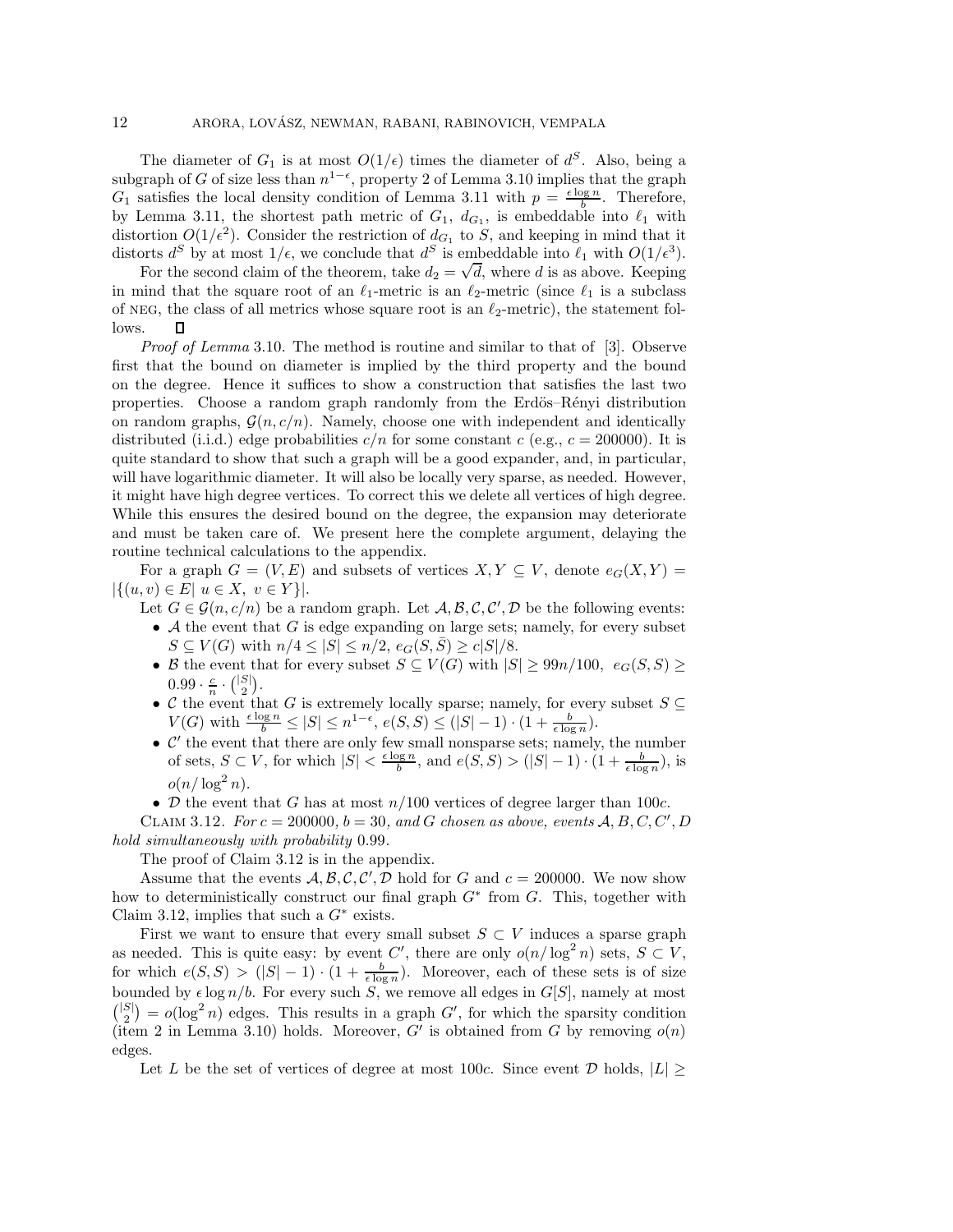$\frac{99}{100}$  *n*. Since event B holds, the set L satisfies  $e_G(L,L) \geq 0.99 \cdot \frac{c}{n} \cdot {L \choose 2} \geq 0.99^3 \cdot cn/2 \geq 0.97 \cdot cn/2$ <br>  $\frac{99}{100}$   $\cdot$  Since  $\frac{|E(G)|}{\sqrt{2}}$  is expected to be at least  $c(n-1)/2$  we conclude (by any 0.97cn/2. Since  $|E(G)|$  is expected to be at least  $c(n-1)/2$ , we conclude (by any Chernoff like tail bound) that almost surely it is bounded by  $1.01cn/2$ . In this case, by deleting L from G' we have deleted additional  $e_1 \leq (1.01 - 0.97)c_n/2 = 0.02cn$ edges. Thus, altogether,  $G_1 := G'[L]$  has all edges of G except for  $0.02cn-o(n)$  edges. Recall that  $G_1$  has  $|V(G_1)| \geq \frac{99}{100}n$  vertices.<br>It remains to take care of expansion

It remains to take care of expansion. Recall that the event  $A$  ensures that originally G had a good edge expansion for large sets. Thus, after deleting at most  $0.02cn - o(n)$  edges, every subset  $S \subseteq V(G_1)$  with  $0.25n \leq |S| \leq 0.5n$  has  $e_{G_1}(S,\overline{S}) \geq |S| \cdot c/8 - 0.02cn - o(n) \geq c|S|/100 \geq 2000|S|.$ 

We further delete now, one by one, (small) subsets that are not expanding enough. Namely, assume that there is a subset  $A_1 \subseteq V(G_1)$  such that  $e_{G_1}(A_1, \overline{A_1}) < |A_1|$ , and  $|A_1| \leq |\bar{A_1}|$ . We let  $G_2 = G_1[V(G_1) \setminus A_1]$ . We now define similarly  $G_3, \ldots$ , and, in general,  $G_{i+1}$ , by deleting an arbitrary  $A_i \subseteq V(G_i)$  for which  $e_{G_i}(A_i, \bar{A}_i) < |A_i|$ , and  $|A_i| \leq |A_i|$ . Let  $A_1, A_2,...$  be the sequence of the deleted subsets, and let  $G_1, G_2 = G_1 - A_1, \ldots$  be the sequence of the resulting graphs. Let  $e_i = e_{G_i}(A_i, \overline{A}_i)$ be the size of the cut defined by  $A_i$  w.r.t.  $G_i$ . Then, by definition  $e_i < |A_i|$ .

Set  $X_i = \bigcup_{i=1}^{i} A_i$  and note that  $e_{G_1}(X_i, \bar{X}_i) < |X_i|$ . This is since  $e_j \ge e_{G_1}(A_j, \bar{X}_i)$ for every  $j \leq i$ . Hence, by assumption on  $G_1$ , for every i,  $|X_i|$  is either smaller than  $n/4$  or larger than  $n/2$ . Assume that for some i,  $|X_i| > n/2$ , and let i be the smallest index with this property. Thus  $|X_{i-1}| < n/4$ . It follows that  $i \geq 2$ ,  $|A_i| > n/4$ but less than  $n/2$  (by definition, since  $|A_i| \leq |A_i|$ ), and  $e_i < |A_i|$ . However,  $e_i \geq$  $e_{G_1}(A_i, \bar{A}_i) - \sum_{j < i} e_j \ge 2000|A_i| - |X_{i-1}| \ge 2000 \cdot |A_i| - \frac{n}{4} \ge 1999|A_i|$ , contradicting the lower bound on  $e_i$ .

We conclude that for every i,  $|X_i| < n/4$ , and since the sequence must be finite, the last graph obtained  $G^* = G_\ell$  is on  $n^* \ge |V(G_1)| - n/4 \ge \frac{74n}{100}$ , and for which every subset S of size  $|S| \le n^*/2$  has edge expansion  $e_G(S, \overline{S}) > |S|$ subset S of size  $|S| \leq n^*/2$  has edge expansion  $e_{G^*}(S, \overline{S}) \geq |\overline{S}|$ .

We now address Lemma 3.11. It will follow from the following two claims.

For  $t \in R^+$  and a metric  $\mu$ , the *t*-truncated metric  $\mu^{(t)}$  is defined by  $\mu^{(t)}(x, y) =$  $\min\{\mu(x,y),t\}.$ 

CLAIM 3.13. Let  $\mu$  be a tree metric and let  $t \geq 0$  be a real number; then  $\mu^{(t)}$  can *be embedded into*  $\ell_1$  *with constant distortion.*<sup>7</sup><br>*Proof* Let  $T$  be a (possibly weighted) type

*Proof.* Let T be a (possibly weighted) tree and  $\mu$  its corresponding shortest path metrics. Let  $t \geq 0$ . We construct a weighted graph  $T_t$  by adding to T a new vertex u that is connected to every vertex of  $T$  with an edge of length  $t/2$ . Observe that the shortest path metric of  $T_t$  restricted to  $V(T)$  is precisely  $\mu^{(t)}$ , the t-truncation of  $\mu$ , and that  $T_t$  is 2-outerplanar. It is shown in [11] that the shortest path metric of any k-outerplanar graph can be embedded into  $\ell_1$  (in fact, into a distribution<br>curs deminating tree metrics) with  $f(h)$  distantion. This implies that  $u^{(t)}$  can be over dominating tree-metrics), with  $f(k)$ -distortion. This implies that  $\mu^{(t)}$  can be embedded into  $\ell_1$  with constant distortion. П

Claim 3.14. *Let* H*,* p *be as in the statement of Lemma* 3.11*. Then, there is a probability distribution on spanning trees of* H*, such that each edge of* H *occurs with probability at least*  $p/(p+1)$ *.* 

*Proof.* Let  $H = (V, F)$  as in Claim 3.14.

Let  $T$  be the set of all spanning trees of  $H$ . Consider the following LP:

$$
(8) \t\t \max \lambda,
$$

<sup>&</sup>lt;sup>7</sup>In fact,  $\ell_1$  can be replaced by a distribution over dominating tree-metrics, a more restricted class of metrics.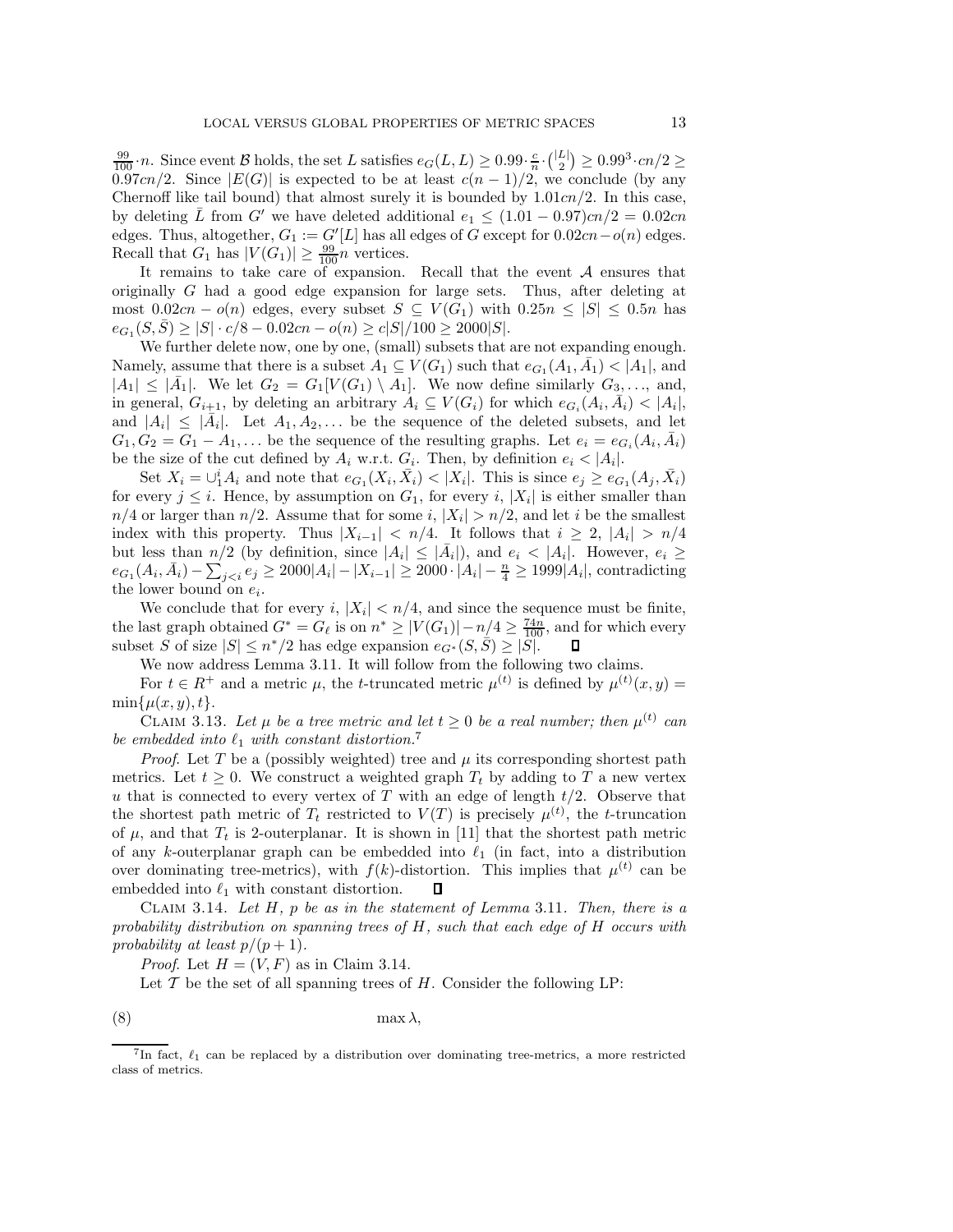14 ARORA, LOVASZ, NEWMAN, RABANI, RABINOVICH, VEMPALA ´

(9) s.t. 
$$
\forall e \in F
$$
,  $\sum_{T \in \mathcal{T}, e \in T} x_T \ge \lambda$ ,

$$
\sum_{T \in \mathcal{T}} x_T \le 1,
$$

(11) 
$$
\lambda, x_T \geq 0 \quad \forall T \in \mathcal{T}.
$$

Any optimal solution  $(x_T, T \in \mathcal{T})$  can be viewed as a probability distribution in which each edge is covered with probability at least  $\lambda$ . Thus we want to prove that the optimum is  $\lambda \geq \alpha = p/(p+1)$ .

Let the dual program be

$$
(12) \t\t min z,
$$

(13) s.t. 
$$
\forall T \in \mathcal{T}, \sum_{e \in T} y_e \leq z
$$
,

(14) 
$$
\sum_{e \in F} y_e \ge 1,
$$

(15) 
$$
z, y_e, \geq 0 \quad \forall e \in F.
$$

Thus by duality we need only show that the optimal z in the dual is at least  $\alpha$ . Let  $y_e, e \in F$ , be taken as weights on F. Then, (13) implies that z is the maximum cost spanning tree with respect to the weights  $y_e$ . Thus, we need only show that under the assumption of Claim 3.14, for any nonnegative weights on  $F$  that sum to 1, the maximum cost spanning tree is at least  $\alpha$ .

Indeed, let  $y_e, e \in F$  be any such weighting, and suppose that the maximum spanning tree w.r.t. the weights  $y_e$  is achieved by a tree  $T = (V, E)$ . Let the girth of H be g. By the local density condition of Lemma 3.11, it must hold that  $(q-1)(1+1/p) \ge$ q, implying  $q>p$ .

Consider now the following bipartite graph. The left-hand side of the bipartition has a point corresponding to each edge of  $T$ . The right-hand side has a point for each edge of H that is not in T. There is an edge  $(e, f)$  if  $e \in T$  belongs to the fundamental cycle of  $f \notin T$ . Note that the optimality of T implies that  $y_e \geq y_f$ . Also, by the girth lower bound above, it follows that the degree of every vertex in the right-hand side is at least p.

We claim that this bipartite graph has a p-matching of the vertices in the righthand side, namely, a subgraph with degree at most 1 for points on the left and degree exactly p for points on the right. Suppose not; then by the Hall Marriage Theorem there is some minimal subset X on the right-hand side whose neighborhood  $N(X)$ has size  $|N(X)| < |X|p$ . Now consider the subtree of T induced by  $N(X)$  (if the edges corresponding to  $N(X)$  do not form a connected component, then X is not minimal). This subtree has  $|N(X)| + 1$  vertices and the subgraph of H induced by these vertices has at least  $|N(X)|+|X|>|N(X)|(1+1/p)$  edges. But this contradicts the assumptions of Lemma 3.11.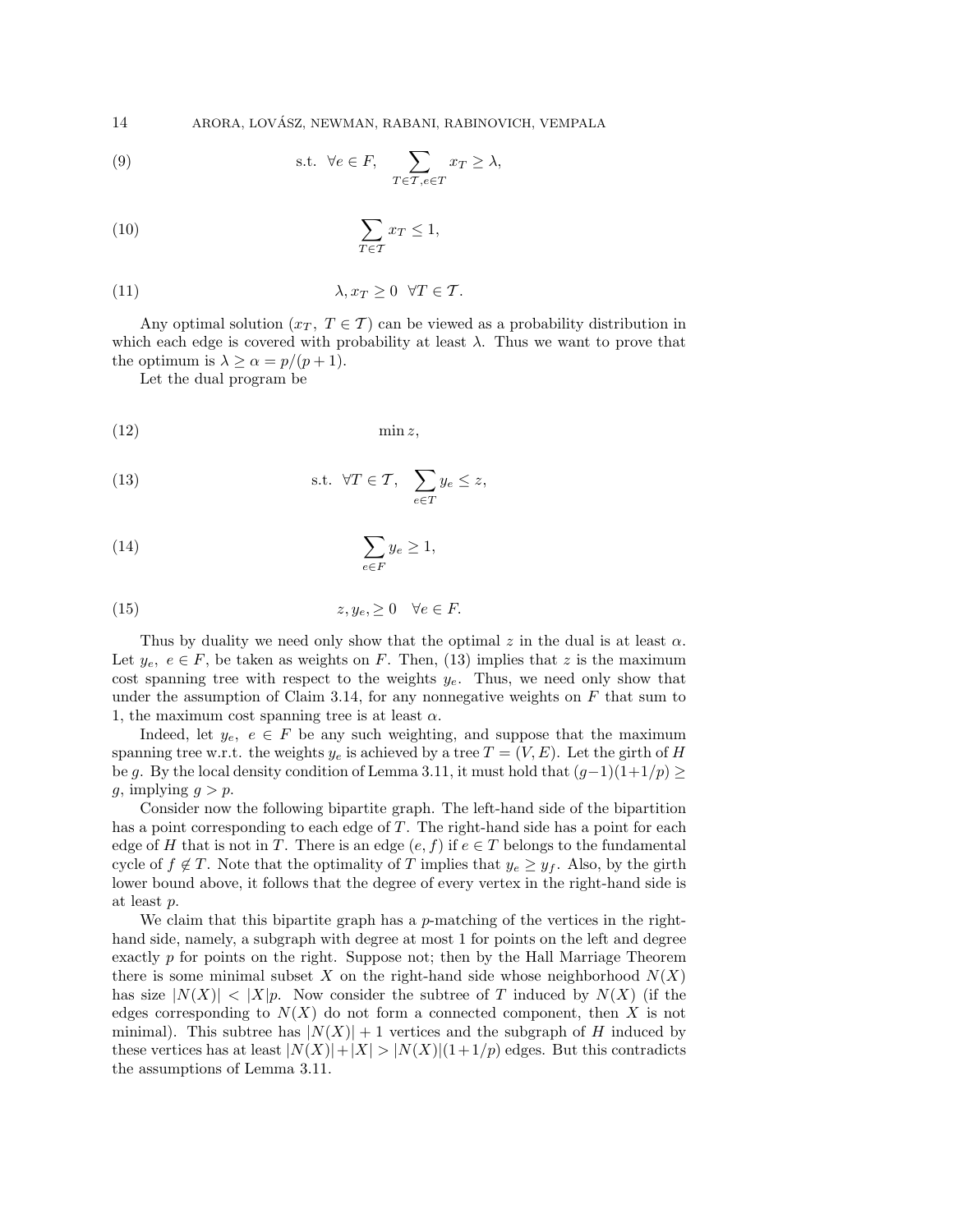The existence of the  $p$ -matching implies that the edges of  $T$  that are matched (that is, of degree 1 in the  $p$ -matching) can be partitioned into  $p$  subsets such that the weight of each subset is more than the weight of all the edges not in  $T$ . Thus,

$$
cost(T) = \sum_{e \in E} y_e \ge p \cdot \sum_{e \notin E} y_e.
$$

Recalling that  $\sum_{e \in F} y_e = 1$ , this implies that the cost of T is at least  $\alpha = p/(p+1)$ as claimed.

We now return to the proof of Lemma 3.11.

*Proof of Lemma* 3.11. By Claim 3.14, there is a probability distribution on spanning trees  $\{T_i\}$  of H such that each edge of H occurs with probability at least  $\alpha = p/(p+1)$ . Recall that D is the diameter of H. For each  $T_i$  in the distribution, consider the corresponding metric  $\mu_i = \min\{D, d_{T_i}\}\text{, namely } \mu_i = d_{T_i}^{(D)}\text{, the}$ D-truncated tree metric. Set  $\mu = \sum w_i \mu_i$ , where  $w_i$  is the weight of  $T_i$  in the distribution. Since for every i,  $\mu_i$  dominates d, it follows that  $\mu$  dominates d. Hence, to upper bound  $dist(\mu, d)$ , it is enough to bound the stretch of each edge of H.

Indeed, for any edge, its  $\mu$ -length is at most

$$
1 \cdot \frac{p}{p+1} + D \cdot \left(1 - \frac{p}{p+1}\right) = \frac{p+D}{1+p}.
$$

Finally, by Claim 3.13, every  $\mu_i$ , and hence  $\mu$ , can be embedded into  $\ell_1$  with constant distortion. О

**4.** Separating a baseline metric class from  $\ell_{\infty}$ . We say that a class of metric spaces  $\mathcal C$  is *universal* if any metric space is embeddable into it with some constant distortion,  $c = c_{\mathcal{C}}$ , that depends only on  $\mathcal{C}$ . It is known (and simple) that the normed space  $\ell_{\infty}$  is universal. Moreover,  $\ell_{\infty}^{n-1}$  is universal for finite metrics on n points (see, e.g.,  $[12]$ ). Namely, every metric on  $n$  points is embeddable isometrically into  $\ell_{\infty}^{n-1}$ .

As noted in section 3, a baseline class of metrics includes all  $\ell_1$  metrics, and should be thought of as "large," or potentially allowing small distortion as a host space. Thus it is natural to study their limitations, namely, how universal can a baseline class of metric  $C$  be if  $C$  does not contain the set of all metrics.

In the preliminary conference version of this work, we have conjectured that the following strong separation holds.

Conjecture 1. *Let* C *be nonuniversal baseline class of metrics. Then, for any*  $n \in N$ , there exists an *n*-point metric  $d_n$  such that  $dist(d_n \hookrightarrow C) \geq \Omega(\log^\alpha n)$  for *some constant*  $\alpha > 0$ *.* 

This conjecture was subsequently proved in [27] even under weaker assumptions: it is enough to demand that  $C$  be a nonuniversal class of metrics closed undertaking submetrics.

Here, we examine the separation question between  $\mathcal C$  and all universal metrics from another perspective. Unlike in the rest of the paper, we shall discuss here metrics whose underlying space is infinite: the entire  $R^n$  or  $Z^n$ , and, in particular,  $\{\ell_1^n\}$  and  $\{\ell_\infty^n\}$ . The main result of this section is a separation between C and  $\ell_\infty$  in terms of the *dimension* of the underlying hest space. terms of the *dimension* of the underlying host space.

Theorem 4.1. *Let* C *be a baseline metric class, and assume that there exists a metric*  $\mu_k$  *on* k points such that  $dist(\mu_k \hookrightarrow C) = \beta > 1$ . Then, for any C-metric d on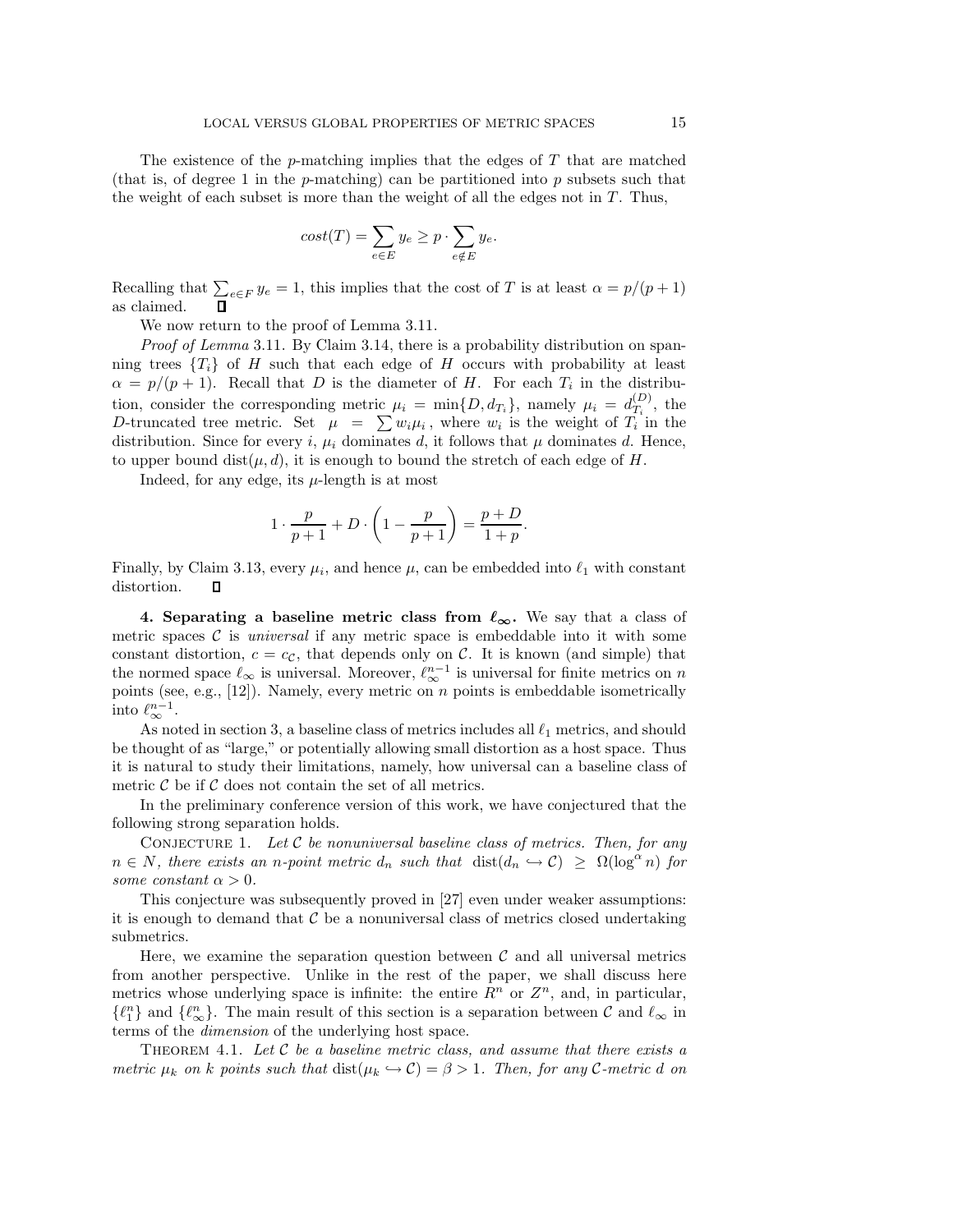$R^n$ ,

$$
dist(d, \ell_{\infty}^n) = \Omega(n^{\alpha}), \text{ where } \alpha \approx \frac{1}{2} \cdot \frac{\beta - 1}{\beta + 1} \cdot \frac{1}{\ln k}
$$

.

Observe that the upper bound on the worst distortion cannot exceed  $\sqrt{n}$ . Indeed, notice that any  $\ell_2$  metric on n points is in C, since C contains  $\ell_1$  metrics (see the remark right after Definition 2.1), and any  $\ell_2$  metric on *n* points is isometrically embeddable<br>inte  $\ell_1$  [28]. On the other hand, the distortion between  $(D^n, \ell^n)$  and  $(D^n, \ell^n)$  is into  $\ell_1$  [28]. On the other hand, the distortion between  $(R^n, \ell_\infty^n)$  and  $(R^n, \ell_2^n)$  is  $O(\sqrt{n})$  as shown by the identity mapping.

The proof of Theorem 4.1 uses the following lemma.

LEMMA 4.2. *For any*  $d \in \mathcal{C}$  *on*  $R^n$ *, there exists a* norm  $\|\cdot\| \in \mathcal{C}$  *on*  $R^n$  *such that* 

(16) 
$$
\operatorname{dist}(\ell_{\infty}^n, \|\ast\|) \leq \operatorname{dist}(\ell_{\infty}^n, d).
$$

The proof of this lemma is delayed to the end of this section.

Next, we need the following quantitative version of a theorem by James [20], communicated to us, together with an outline of its proof, by W.B. Johnson and G. Schechtman.

THEOREM 4.3. Let  $\gamma = (1+\delta)^{2^r}$  and let  $n \geq k^{2^r}$ , where  $r, k \in N$ , and  $0 \leq \delta < 1$ . *Assume that an n-dimensional norm*  $\|\cdot\|$  *is embeddable into*  $\ell_{\infty}^{n}$  with distortion at *most*  $\gamma$ . Then there exists a subspace  $\vec{L}$  of  $\vec{R}^n$  of dimension  $\dim(\widetilde{L}) = k$ , with an  $\ell_{\infty}$ *norm*  $d_{\infty}$  *on L*, such that for the restriction of  $\|\cdot\|$  to *L*,  $\|\cdot\|_L$ , dist( $\|\cdot\|_L$ ,  $d_{\infty}$ )  $\leq \frac{1+\delta}{1-\delta}$ .<br>*Proof* The following lemma from [28, pp. 74–75] states the following

*Proof*. The following lemma from [28, pp. 74–75] states the following.

Lemma 4.4 (see [28]). *Under the conditions of the above theorem, there exists a subspace* L of dimension k such that for every  $\{v_i\}_{i=1}^k \subset L$  the following holds. Denote  $by \parallel * \parallel_L$  the restriction of  $\parallel * \parallel$  to L. Then, for any  $v = \sum_i \alpha_i v_i, \parallel \sum_i \alpha_i v_i \parallel_L \leq$  $(1 + \delta) \cdot \max_i ||\alpha_i v_i||_L.$ 

Observe that it also implies that for any  $v = \sum_i \alpha_i v_i, \| \sum_i \alpha_i v_i \|_{L} \geq (1 - \delta)$ .  $\max_i |\alpha_i| \cdot ||v_i||_L$ . Indeed, were it not the case for some  $v = \sum_i \alpha_i v_i$ , one would get a contradiction as follows: Assume, w.l.o.g., that  $|\alpha_1| \cdot ||v_1||_L$  is the maximal term, and, moreover, it is 1. Let  $u = \alpha_1 v_1 - \sum_{i=2}^{k} \alpha_i v_i$ . Then,

$$
1 = \|\alpha_1 v_1\|_L = \|0.5v + 0.5u\|_L < 0.5(1 - \delta) + 0.5(1 + \delta) = 1.
$$

To conclude the argument, choose a basis for L,  $\{v_i\}_{i=1}^k$ , where  $||v_i||_L = 1$  for all *i*'s, and consider the mapping  $\phi$  from L equipped to  $R^n$  equipped with  $\ell_{\infty}$  norm, where each  $v_i$  is mapped to the corresponding unit vector  $e_i$ . In view of Lemma 4.4, the contraction of  $\phi$  is at most  $(1 + \delta)$ , and in view of the consequence of this lemma, the stretch of  $\phi$  is at most  $\frac{1}{1-\delta}$ . The desired bound on the distortion follows.  $\Box$ 

*Proof of Theorem* 4.1. Assume for simplicity that *n* is of the form  $n = k^{2^r}$ . The metric  $\mu_k \notin \mathcal{C}$ , being a metric on k points, isometrically embeds into  $\ell_{\infty}^k$ . We conclude by Theorem 4.3 that for any  $C$ -norm  $|| * ||$  on  $R<sup>n</sup>$  it holds that

$$
\text{dist}(\|\ast\|, \ell_\infty^n)~\ge~\left(1+\frac{\beta-1}{\beta+1}\right)^{2^r}.
$$

The same estimate holds, by Lemma 4.2, for any metric  $d \in \mathcal{C}$  on  $R^n$ . Thus, for such n, the theorem holds with constant  $\alpha = \log_k(1 + \frac{\beta - 1}{\beta + 1})$ . If n is not of the form  $k^{2^r}$ , take the largest such power  $\leq n$ , at the cost of paying an extra factor  $1/2$  in the above  $\alpha$ . This concludes the proof of Theorem 4.1. П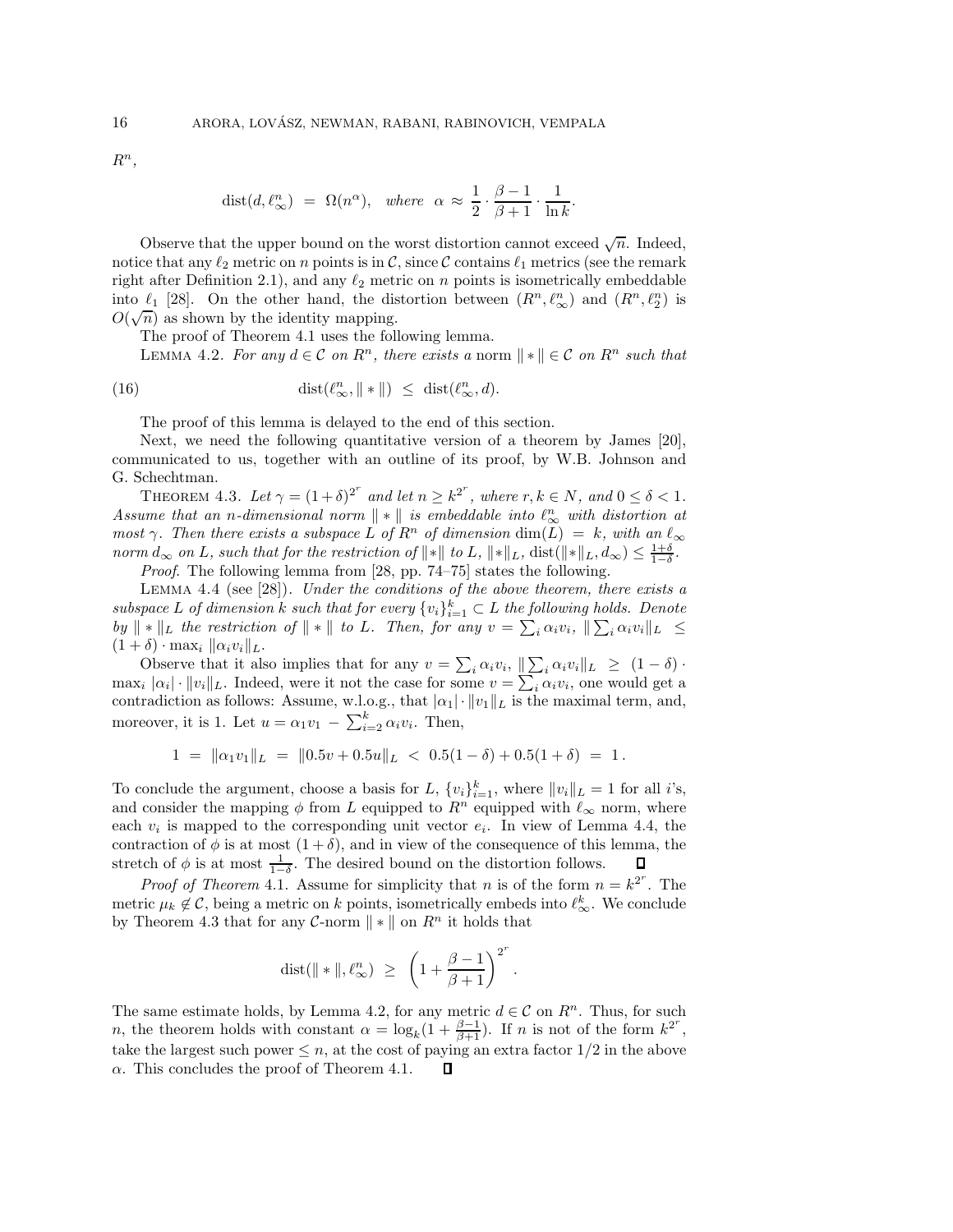*Proof of Lemma* 4.2. In what follows we restrict our attention, w.l.o.g., to d's dominating  $\ell_{\infty}^{n}$ . Hence, we may replace distortion with the (supremum) stretch incurred by d. It will be convenient to bring the discussion back to the realm of discrete metric spaces. Instead of proving (16) for  $R^n$ , we shall prove it for  $Z^n$ . Clearly, this is a fully equivalent statement (by scaling and taking limits).

Observe that a norm on  $Z<sup>n</sup>$  is just a translation-invariant scalable metric.

First, we construct a translation-invariant metric  $d_* \in \mathcal{C}$  on  $\mathbb{Z}^n$ , such that the stretch incurred by  $d_*$  is no more than that of d. The construction is as follows. Given d and a point  $p \in \mathbb{Z}^n$ , define a metric  $d^{+p}$  on  $\mathbb{Z}^n$  by

$$
d^{+p}(x,y) = d(x+p, y+p).
$$

Observe that by the symmetry of C,  $d^{+p}(x, y) \in C$ . Moreover, it dominates  $Z^n$ equipped with the  $\ell_{\infty}^n$  metric and has the same stretch as d.

For an integer i let  $[-i, i] = \{-i, \ldots, i\}$ . Let  $[-i, i]^n \subseteq \mathbb{Z}^n$  denote the corresponding discrete cube. For a point  $x \in \mathbb{Z}^n$  let  $[-i, i]^n - x = \{y - x \mid y \in [-i, i]^n\}$  denote the shifted cube. Consider a sequence of metrics  $d = d_0, d_1, d_2, \ldots$  defined by

$$
d_i = \frac{1}{|[-i,i]^n|} \sum_{p \in [-i,i]^n} d^{+p}.
$$

Clearly  $d_i$  belongs to  $\mathcal{C}$ , it dominates the  $\ell_{\infty}^n$  metric, and the stretch incurred by  $d_i$  is no more than that incurred by d. Observe also that for every  $x, y \in \mathbb{Z}^n$  we have

$$
\lim_{i \to \infty} |d_i(x, y) - d_i(0, y - x)|
$$
\n
$$
= \lim_{i \to \infty} \left| \frac{1}{(2i+1)^n} \sum_{p \in [-i,i]^n} d(x + p, y + p) - \frac{1}{(2i+1)^n} \sum_{p \in [-i,i]^n} d(p, y - x + p) \right|
$$
\n
$$
\leq \lim_{i \to \infty} \frac{1}{(2i+1)^n} \sum_{p \in [-i,i]^n} \Delta((-i,i]^{n} - x)
$$
\n
$$
(17) \leq \lim_{i \to \infty} \frac{1}{(2i+1)^n} \cdot 2n \cdot ||x||_{\infty} \cdot (2i+1)^{n-1} \cdot \text{dist}(\ell_{\infty}^n, d) ||x - y||_{\infty} = 0.
$$

Next, we employ the following standard procedure. Order all vectors of  $Z<sup>n</sup>$  in some order  $v_1, v_2, v_3, \ldots$  Consider an infinite subsequence of  $\{d_i\}$  such that the value of  $d_i(0, v_1)$  converges on it; call this limit  $\nu(v_1)$ . Do the same with the latter subsequence to obtain  $\nu(v_2)$  and a subsubsequence, and continue in the same manner ad infinitum. Finally, for each  $x, y \in \mathbb{Z}^n$ , define

$$
d_*(x,y) = \nu(y-x).
$$

The above observation implies that  $d_*$  is indeed a translation-invariant metric. Clearly,  $d_* \in \mathcal{C}$ , it is  $\ell_{\infty}^n$ -dominating, and the stretch incurred by it is bounded by the stretch incurred by d.

Second, we use  $d_*$  to construct  $d_{**} \in \mathcal{C}$  with the same properties, which is not only translation-invariant but also scalable. The construction is similar to the previous one but is a bit simpler. Consider a sequence of translation-invariant metrics  $d^{(0)}, d^{(1)}, d^{(2)}, \ldots$  defined as follows:

$$
d^{(r)}(x,y) = 2^{-r} d_*(2^r \cdot x, 2^r \cdot y).
$$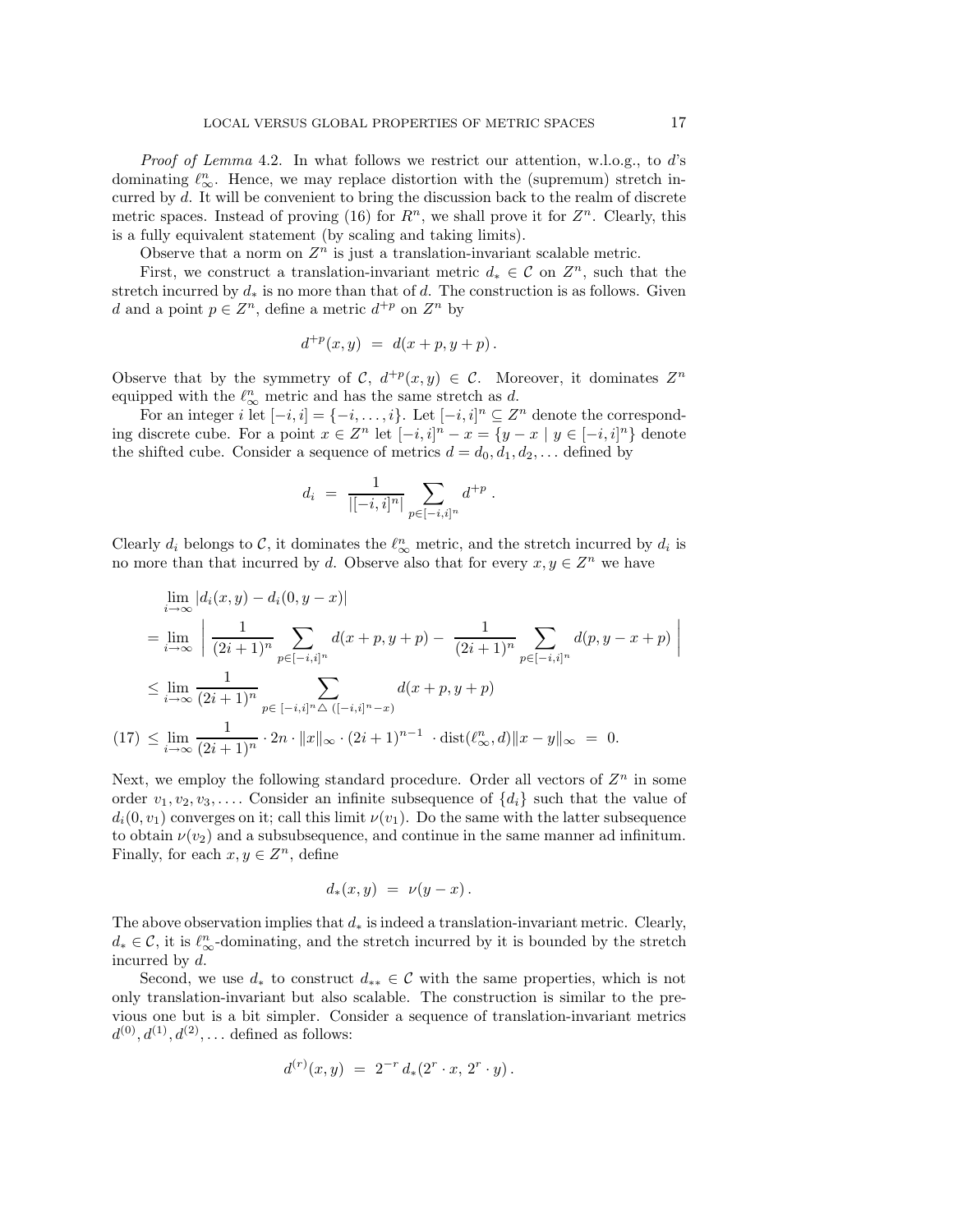Observe that  $d^{(r)}$ 's are (pointwise) monotone nonincreasing with r, since for any  $a \in N^+$ , and for  $a = 2$  in particular,  $d_*(ax, ay) \leq ad_*(x, y)$  due to translationinvariance of  $d_*$ .

Taking the limit of  $d^{(r)}$ 's we obtain the desired  $d_{**}$ . It is easy to check that  $d_{**}$  has all the required properties. For example, the scalability holds, since, by the previous observation, the limit  $\lim_{r\to\infty} a^{-1}d^{(r)}(ax,ay)$  exists for every natural a. Therefore  $d_{**}$  is scalable with respect to all  $a \in N^+$ , and hence with respect to all  $a \in Q^+$ , as required.  $\Box$ 

**5. Ultrametrics.** The set of ultrametrics is the set of metrics  $\text{ULT} = \{d : d(p,q)\}$  $\leq$  max $\{d(p,r), d(q,r)\}\forall p,q,r$ . Ultrametrics form an important class of simple metrics studied previously in algorithmic contexts, e.g., in [15, 14, 7]. It is well known that ultrametrics embeded isometrically into  $\ell_2$  are a special case of tree metrics, and<br>they are not closed under addition (see a.g. [12]). Our aim here is to study embed they are not closed under addition (see, e.g., [12]). Our aim here is to study embeddability into ultrametrics from the local-global view. Namely, we consider the set of ultrametrics as the host space and see what local embeddability can imply for global embeddability. Note that ULT is not baseline, as it is not a cone (recall the definition of baseline in section 2). Hence, the results from the previous section do not apply to this class.

For a metric d and two points  $x, y$ , an  $xy$ -path P is a sequence of distinct points  $(x = p_0, p_1, p_2, \ldots, p_m = y)$  of arbitrary length. We say that  $pq \in P$  iff there exists  $j \in \{1, 2, \ldots, m\}$  such that  $p = p_{j-1}$  and  $q = p_j$ . For every two points x, y set

$$
u(x,y) = \min_{xy-pathsP} \left\{ \max \{ d(p,q) : pq \in P \} \right\}.
$$

The following basic result characterizes the ultrametric closest to a given metric d.

Theorem 5.1 (see [15]). *Let* d *be a metric; then the distance function* u *is an ultrametric which is dominated by*  $d$  *(i.e.,*  $u(x, y) \leq d(x, y)$  *for every*  $x, y \in X$ *). Moreover, every ultrametric* u' that is dominated by d is also dominated by u.

As an immediate corollary we get the following criterion.

COROLLARY 5.2. Let d be a metric and let  $c \leq 1$  be the maximum value such that *for every*  $x, y \in X$ *, every*  $xy$ -path P *contains*  $pq \in P$  *such that*  $d(p,q) \geq c \cdot d(x,y)$ *. Then,* dist $(d \hookrightarrow \text{ULT}) = c^{-1}$ .

Using this criterion we establish the following theorem.

THEOREM 5.3. Fix an integer m, and assume that  $(X,d)$  is a metric on  $n \geq m$ *points such that for every* m-subset Q of X, dist( $d^Q \hookrightarrow$  ULT)  $\leq \gamma$ . If  $n \leq (m-1)^k + 1$ , *then* dist( $d \hookrightarrow$  ULT)  $\leq \gamma^k$ .

*Proof.* The proof is by induction on k. For  $k = 1$  the claim is obvious. Let  $n \leq (m-1)^k + 1$ ,  $k \geq 2$ . To bound the distortion using Corollary 5.2, it suffices to show that for every  $x, y \in X$ , every  $xy$ -path P contains  $pq \in P$  with  $d(p,q) \geq$  $d(x,y)/\gamma^k$ . Let  $P = (x = v_1, v_2, \ldots, v_r = y), r \leq n$ , be such a path. Consider the xy-path  $P' = (v_1, v_m, v_{2m-1}, \ldots, v_{im-(i-1)}, \ldots, v_r)$ . By our assumption on n, P' contains at most  $(m-1)^{k-1}+1$  points. Moreover, as a submetric of X it satisfies the premises of the theorem with  $k - 1$ . Hence, by induction, there exists an i such that  $v_{im-(i-1)}v_{(i+1)m-i} \in P'$  and such that  $d(v_{im-(i-1)}, v_{(i+1)m-i}) \geq \frac{d(x,y)}{\gamma^{k-1}}$ . Now consider the segment P'' of P from  $v_{im-(i-1)}$  to  $v_{(i+1)m-i}$ , which is a  $v_{im-(i-1)}v_{(i+1)m-i}$ -path containing at most m points. By the base case of the induction, there exists  $pq \in P''$ such that  $d(p, q) \geq d(v_{im-(i-1)}, v_{(i+1)m-i})/\gamma \geq d(x, y)/\gamma^{k}$ .  $\Box$ 

The next theorem implies that Theorem 5.3 is asymptotically best possible.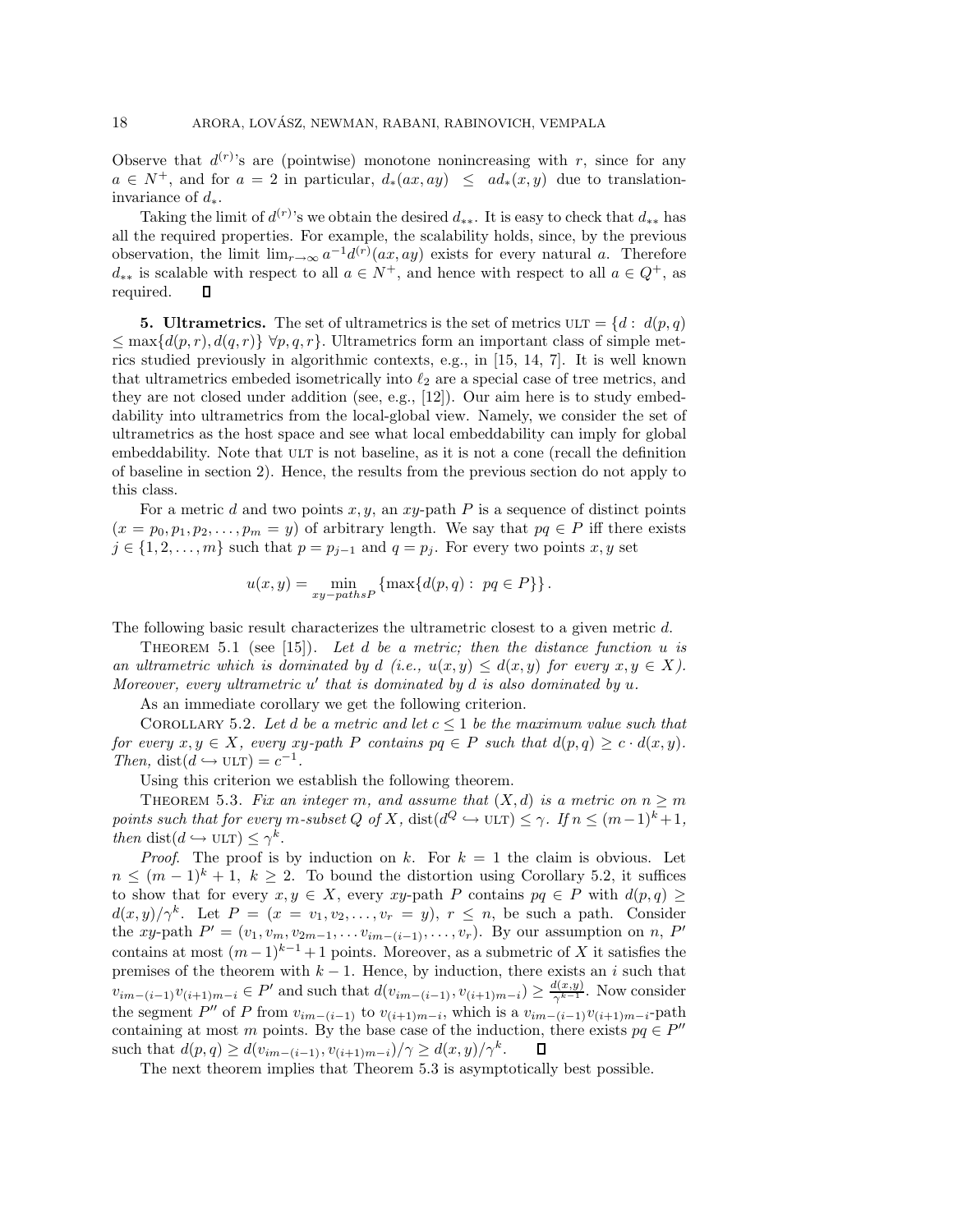In the following let d be the metric induced by the unit weighted path on  $n + 1$ vertices.

THEOREM 5.4. For any constants  $\epsilon, c \in [0, 1]$ ,  $dist(d^c \hookrightarrow ULT) = \Omega(n^c)$ , whereas *for every subset of*  $n^{\epsilon}$  *points, S, the restriction*  $d_S^c$  *of*  $d^c$  *to S has* dist $(d_S^c \leftrightarrow ULT) =$  $O(n^{\epsilon c})$ .

*Proof.* Corollary 5.2 implies that dist( $d^c \leftrightarrow \text{ULT}$ ) =  $\Omega(n^c)$ , as for the two endpoints, x, y, of the path  $d^c(x, y) = n^c$ , while for the path itself, as a xy-path, for every two adjacent vertices  $d^c(p,q) = 1$ .

On the other hand, for any set S of points of size  $n^{\epsilon}$  and any  $u, v \in S$ , the monotone path going from u to v contains at most  $n^{\epsilon}$  points. Hence there exists an adjacent pair p, q on the path whose length is at least  $d(p,q) \geq d(u,v)/n^{\epsilon}$ . This implies that  $d^c(p,q) \geq n^{-\epsilon c} d^c(u,v)$ , which by Corollary 5.2 implies the upper bound on the distortion.  $\Box$ 

*Remark* 5.1. The same result is essentially true for  $d'$  being the metric of the unit cycle of length n instead of the metric  $d$  of the unit path. We note, however, that the metrics  $(d')^c$  are  $\Omega(n^c)$  far from the more general set of tree metrics (by the argument from [30, Corollary 5.3]). Hence, the lower bounds hold for tree metrics as well.

**6. Concluding remarks.** As already explained in the introduction, the results of this paper strengthened by the subsequent paper of Charikar, Makarychev, and Markarychev  $[8]$  make it unlikely that the k-local restrictions may help in dealing with the sparsest cut problem. Yet, the structural local-global results proved here seem to be of an independent value for the theory of finite metric spaces. The most interesting open problem in this direction is tightening the result of Theorem 3.9 about metrics with (almost) Euclidean local structure.

Approximating general (or special) metrics by metrics from some nontrivial baseline class  $\mathcal C$  may have interesting structural and algorithmic applications. For example, do planar metric embed into  $\mathcal{M}_5$  with a constant distortion? This is closely related to the famous question about  $\ell_1$ -embeddability of planar metrics (see, e.g., [18]).<br>Cunta [17] has sharm in his Dh.D. thesis that planar metrics embed with constant Gupta [17] has shown in his Ph.D. thesis that planar metrics embed with constant distortion into NEG (see also [23]). Hence the same holds for any  $M_{2k}$ .

We also find it intriguing to understand the structure of metrics of maximum distortion w.r.t., e.g., the class  $M_5$ . Similar question w.r.t. the classes  $\ell_1$  and NEG lead to the extremely important notions of edge expansion and spectral gap. The results of Mendel and Naor [27], proving the conjecture that is discussed in section 4, show that for any nontrivial baseline class of metric, there is a metric whose distortion when embedding into this class is  $\Omega(\log^{\alpha} n)$  for some positive  $\alpha \leq 1$ . The value of the right  $\alpha$  remains open. Is it strictly smaller than 1 for any baseline class of metrics? The methods of this paper imply that the shortest path metrics of constant degree expanders (extremal both for  $\ell_1$  and NEG) can yield only  $\alpha \ge \log_2 1.333$ .<br>Although Theorem 3.0 was improved in [8], we think that the met

Although Theorem 3.9 was improved in [8], we think that the methods we developed to establish the upper bounds in this theorem (Claim 3.13 and Lemma 3.11) are of independent interest. In particular, Lemma 3.11 is a generalization of an older result, [11], on embedding metrics that are the shortest path metrics of sparse graphs into  $\ell_1$ . It is open to interpretation how much further such generalizations can go. In particular, we do not have an example that attacts to whather the parameters used particular, we do not have an example that attests to whether the parameters used in Lemma 3.11 are best possible.

Finally, the findings of this paper and of [8] indicate that the shortest path metrics of random k-regular graphs have a surprisingly simple local structure. Further research leading to a better understanding of this local structure may prove useful in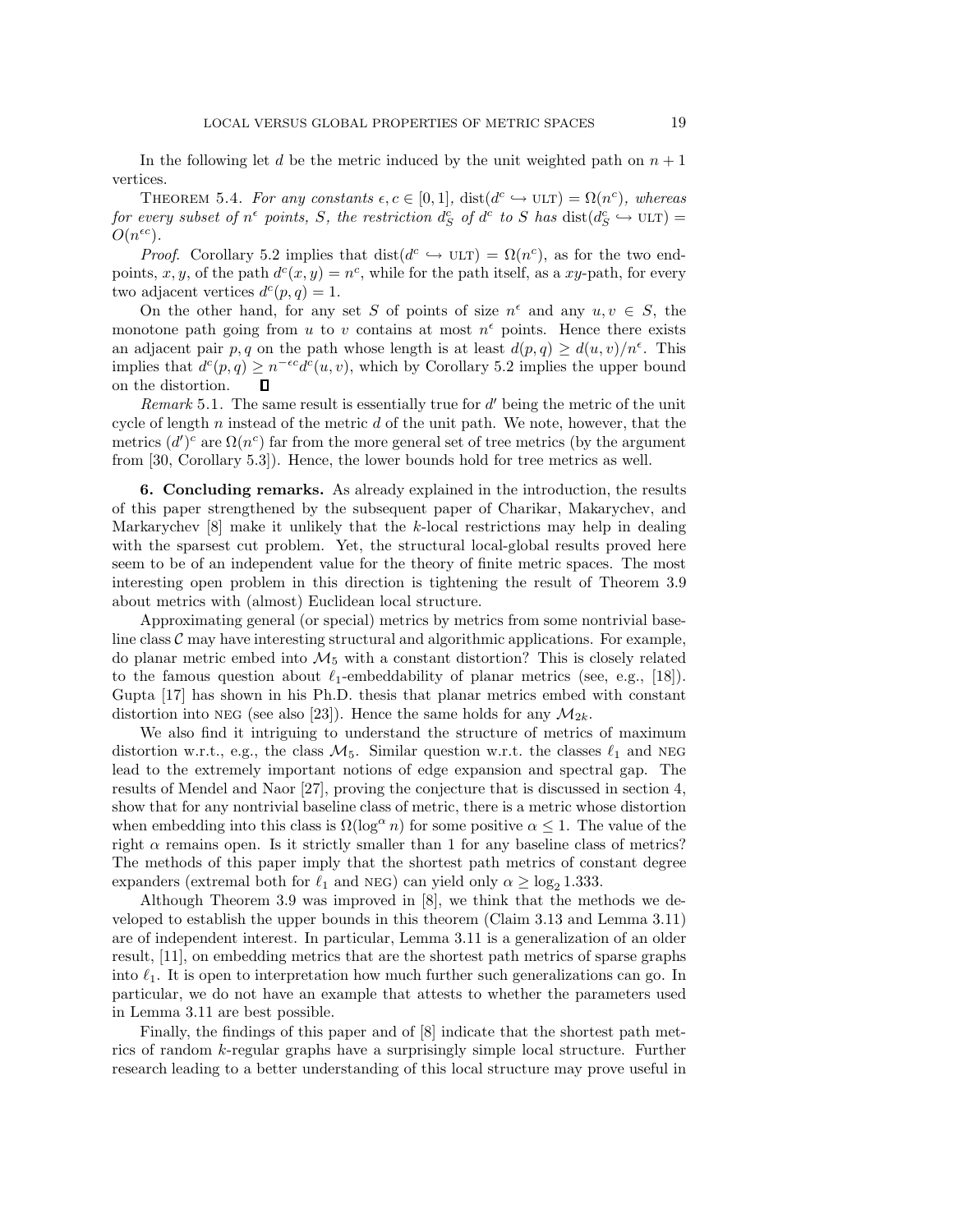various fields.

**Appendix.** We prove here the claims needed for Lemma 3.10. We do not try to optimize the constants; hence we make the crudest computations.

*Proof* (that events  $A, B, C, C'$ , and  $D$  in the proof of Lemma 3.10 hold with high probability). In the following we set  $c = 200000$ . For any unordered pair  $e = (u, v)$ , let  $X_e$  be the indicator function of e, namely 1, if  $e \in G$  and 0 otherwise. We use the following Chernoff bound (see, e.g., [1, Theorem A.1.13]): let  $\{X_i\}_1^m$  be boolean<br>independent random variables, each with  $\text{Prob}(X_i = 1) = m$  then  $\text{Prob}(\sum_{i=1}^{m} X_i \leq$ independent random variables, each with  $\text{Prob}(X_i = 1) = p$ ; then  $\text{Prob}(\sum_{i=1}^{m} X_i \le$  $pm - a) \leq e^{-a^2/2pm}.$ 

Let  $S \subset V$  with  $|S| = \alpha \cdot n$ ,  $0.25 \leq \alpha \leq 0.5$ . Then, using the bounds on  $\alpha$ ,  $\mu := Expect(e(S, \overline{S})) = \sum_{e=(u,v),u \in S, v \notin S} Expect[X_e] = c \cdot \alpha \cdot (1-\alpha)n \geq \alpha cn/2.$ Hence, Prob $(e(S,\bar{S}) \leq \alpha c n/8) \leq$  Prob $(\mu - e(S,\bar{S}) \geq 3\alpha c n/8) \leq e^{-9cn/256}$ . For  $c > 200000$  this is  $o(2^{-n})$ . Since there are at most  $2^n$  such subsets, the union bound implies that with probability  $1-o(1)$  for all subsets  $S \subseteq V(G)$ , with  $n/4 \leq |S| \leq n/2$ ,  $e(S, S) > |S|/8$ . This proves the claim for event A.

Similarly for event  $\mathcal{B}$ , let  $S \subseteq V$  with  $|S| \geq 99n/100$ . Then  $\mu_B := Expected[e(S, S)]$  $=\binom{|S|}{2}\cdot\frac{c}{n}\geq 98cn/200$ . By the same Chernoff bound above,  $Prob(e(S, S) < 0.99\mu_B) <$  $e^{-10^{-4}\mu_B/2} \le e^{-10^{-6}49cn} = o(2^{-n})$  for our choice of c. Again, as there are at most  $2^n$ such subsets, with probability  $1 - o(1)$  event  $\beta$  holds.

To prove the bound on the local density we follow essentially the same computation as in [3, Lemma 3]. Let  $\beta = \frac{b}{\epsilon \log n}$  and let  $1/\beta \leq \ell \leq n^{1-\epsilon}$ . The probability that there exists a subset of size  $\ell$  that spans more than  $(1 + \beta)(|S| - 1)$  edges is given by

$$
p_{\ell} = \text{Prob}(\exists S, |S| = \ell, e(S, S) \ge (1 + \beta)(\ell - 1) + 1)
$$
  
\n
$$
\le {n \choose \ell} \cdot {(\ell - 1) + 1 \choose (1 + \beta)(\ell - 1) + 1} \cdot \left(\frac{c}{n}\right)^{(1 + \beta)(\ell - 1) + 1}
$$
  
\n
$$
\le \left(\frac{ne}{\ell}\right)^{\ell} \cdot \left(\frac{\ell e}{2}\right)^{\ell + \beta \ell - \beta} \cdot \left(\frac{c}{n}\right)^{\ell + \beta \ell - \beta}
$$
  
\n
$$
\le \left[\left(\frac{\ell}{n}\right)^{\beta} \cdot K\right]^{\ell} \cdot \left(\frac{n}{\ell}\right) \beta
$$

for a constant  $K = e^{(2+\beta)} \cdot c^{(1+\beta)}$ .

Hence for  $\beta = \Omega(1/\epsilon \log n)$ ,  $p_{\ell} < 2^{-\ell}$  (one can check that for  $\beta = 30/(\epsilon \log n)$ , namely for  $b = 30$ , this is sufficient).

This implies, using the union bound, that with high probability, for every subset  $S \subset V$  with  $\frac{\epsilon \log n}{b} \leq |S| \leq n^{1-\epsilon}$ , S spans at most  $(|S|-1)(1+\beta)$  edges as needed.

To prove that C' holds with high probability, note that for a subset  $S \subset V$ , for which  $|S| < 1/\beta$ ,  $(|S|-1) < (|S|-1) \cdot (1+\beta) \leq |S|$ . Hence, the condition that  $e(S, S) > (|S| - 1)(1 + \beta)$  becomes  $e(S, S) \geq |S|$ . Thus the expected number of such subsets  $\mu$  is given by the expression

$$
\mu \leq \sum_{\ell=3}^{1/\beta} \binom{n}{\ell} \cdot \binom{\binom{\ell}{2}}{\ell} \cdot \left(\frac{c}{n}\right)^{\ell} \leq \sum_{\ell}^{1/\beta} (ec)^{\ell}.
$$

For  $\beta = 30/\epsilon \log n$  this is  $o(n/\log^2 n)$ ; hence, Markov's inequality implies that C' holds with high probability.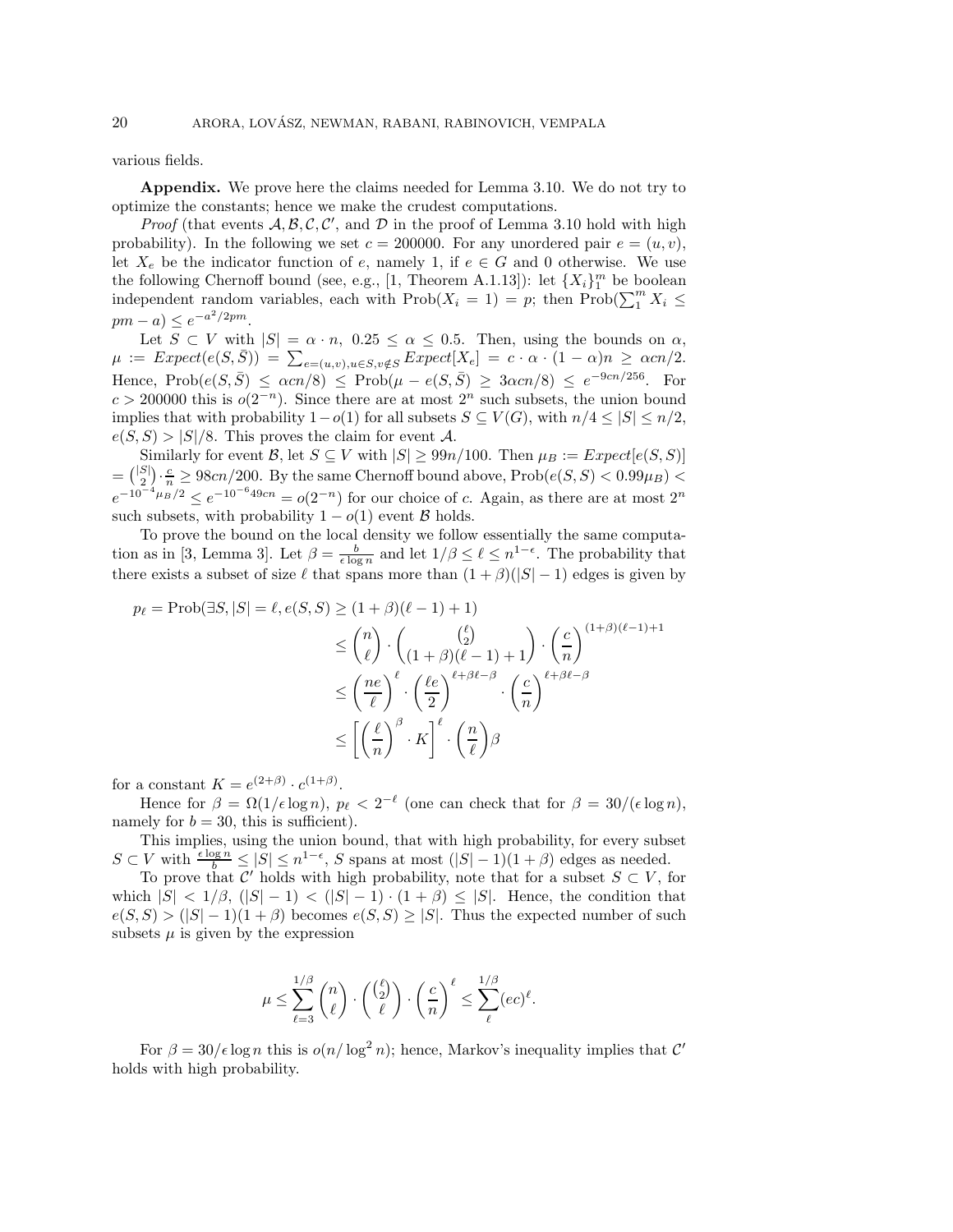Finally, the fact that  $D$  holds with probability at least 0.99 directly follows from Markov's inequality. This is since the probability for each vertex  $v$  separately, that  $deg_v > 100c$  is at most  $\binom{n}{100c} \cdot \left(\frac{c}{n}\right)^{100c}$ , is extremely small.  $\Box$ 

**Acknowledgments.** We are deeply grateful to G. Schechtman and W.B. Johnson for their explanation of Theorem 4.3. We also thank J. Matousek for pointing out important references. Finally we thank the referees, who made a significant impact on the preliminary version of this paper and helped to considerably improve it.

## REFERENCES

- [1] N. Alon and J. H. Spenser, The Probabilistic Method, 3rd ed., John Wiley and Sons, Hoboken, NJ, 2008.
- [2] I. ALTHOEFER, G. DAS, D. DOBKIN, D. JOSEPH, AND J. SOARES, On generating sparse spanners for weighted graphs, Discrete Comput. Geom., 9 (1993), pp. 81–100.
- [3] S. ARORA, B. BOLLOBÁS, L. LOVÁSZ, AND I. TOURLAKIS, *Proving integrality gaps without* knowing the linear program, Theory Comput., 2 (2006), pp. 19–51.
- [4] S. ARORA, J. R. LEE, AND A. NAOR, Euclidean distortion and sparsest cut, J. Amer. Math Soc., 21 (2008), pp. 1–21.
- [5] S. Arora, S. Rao, and U. V. Vazirani, Expander flows, geometric embeddings and graph partitioning, J. ACM, 56 (2009), article 5.
- [6] Y. AUMANN AND Y. RABANI, An  $O(\log k)$  approximate min-cut max-flow theorem and approximation algorithm, SIAM J. Comput., 27 (1998), pp. 291–301.
- [7] Y. Bartal, N. Linial, M. Mendel, and A. Naor, On metric Ramsey-type phenomena, Ann. of Math. (2), 162 (2005), pp. 643–709.
- [8] M. CHARIKAR, K. MAKARYCHEV, AND Y. MAKARYCHEV, Local global tradeoffs in metric embeddings, SIAM J. Comput., 39 (2010), pp. 2487–2512.
- [9] S. CHAWLA, A. GUPTA, AND H. RÄCKE, Embeddings of negative-type metrics and an improved approximation to generalized sparsest cut, ACM Trans. Algorithms, 4 (2008), article 22.
- [10] S. CHAWLA, R. KUMAR, R. KRAUTHGAMER, Y. RABANI, AND D. SIVAKUMAR, On the hardness of approximating multicut and sparsest cut, Comput. Complexity, 15 (2006), pp. 94–114.
- [11] C. Chekuri, A. Gupta, I. Newman, Y. Rabinovich, and A. Sinclair, Embedding kouterplanar graphs into  $l_1$ , SIAM J. Discrete Math., 20 (2006), pp. 119-136.
- [12] M.M. Deza and M. Laurent, Geometry of Cuts and Metrics, Springer-Verlag, Berlin, 1997.
- [13] M.M. Deza and H. Maehara, Metric transform and Euclidean embeddings, Trans. Amer. Math. Soc., 317 (1990), pp. 661–671.
- [14] J. FAKCHAROENPHOL, S. RAO, AND K. TALWAR, A tight bound on approximating arbitrary metrics by tree metrics, in Proceedings of the 35th Annual ACM Symposium on Theory of Computing, ACM, New York, 2004, pp. 60–70.
- [15] M. FARACH, S. KANNAN, AND T. WARNOW, A robust model for finding optimal evolutionary trees, Algorithmica, 13 (1995), pp. 155–179.
- [16] K. GEORGIOU, A. MAGEN, AND I. TOURLAKIS, Vertex cover resists SDPs tightened by local hypermetric inequalities, in Integer Programming and Combinatorial Optimization, Lecture Notes in Comput. Sci. 5035, Springer, Berlin, 2008, pp. 140–153.
- [17] A. Gupta, Embeddings of Finite Metrics, Ph.D. thesis, University of California, Berkeley, CA, 2000.
- [18] A. GUPTA, I. NEWMAN, Y. RABINOVICH, AND A. SINCLAIR, Cuts, trees and  $\ell_1$ -embeddings of graphs, Combinatorica, 24 (2004), pp. 233–269.
- [19] W. HOEFFDING, Probability inequalities for sums of bounded random variables, J. Amer. Statist. Assoc., 58 (1963), pp. 13–30.
- [20] R.C. JAMES, Uniformly non-square Banach spaces, Ann. of Math. (2), 80 (1964), pp. 542–550.
- W.B. JOHNSON AND G. SCHECHTMAN, private communication, 2003.
- [22] S. KHOT, On the power of unique 2-prover 1-round games, in Proceedings of the 34th Annual ACM Symposium on Theory of Computing, ACM, New York, 2002, pp. 767–775.
- [23] J. LEE, M. MENDEL, AND A. NAOR, *Metric structures in*  $L_1$ : *Dimension, snowflakes, and* average distortion, European J. Combin., 26 (2005), pp. 1180–1190.
- [24] N. LINIAL, E. LONDON, AND YU. RABINOVICH, The geometry of graphs and some of its algorithmic applications, Combinatorica, 15 (1995), pp. 215–245.
- [25] J. Matousek, Ramsey-like properties for bi-Lipschitz mappings of finite metric spaces, Comment. Math. Univ. Carolin., 33 (1992), pp. 451–463.